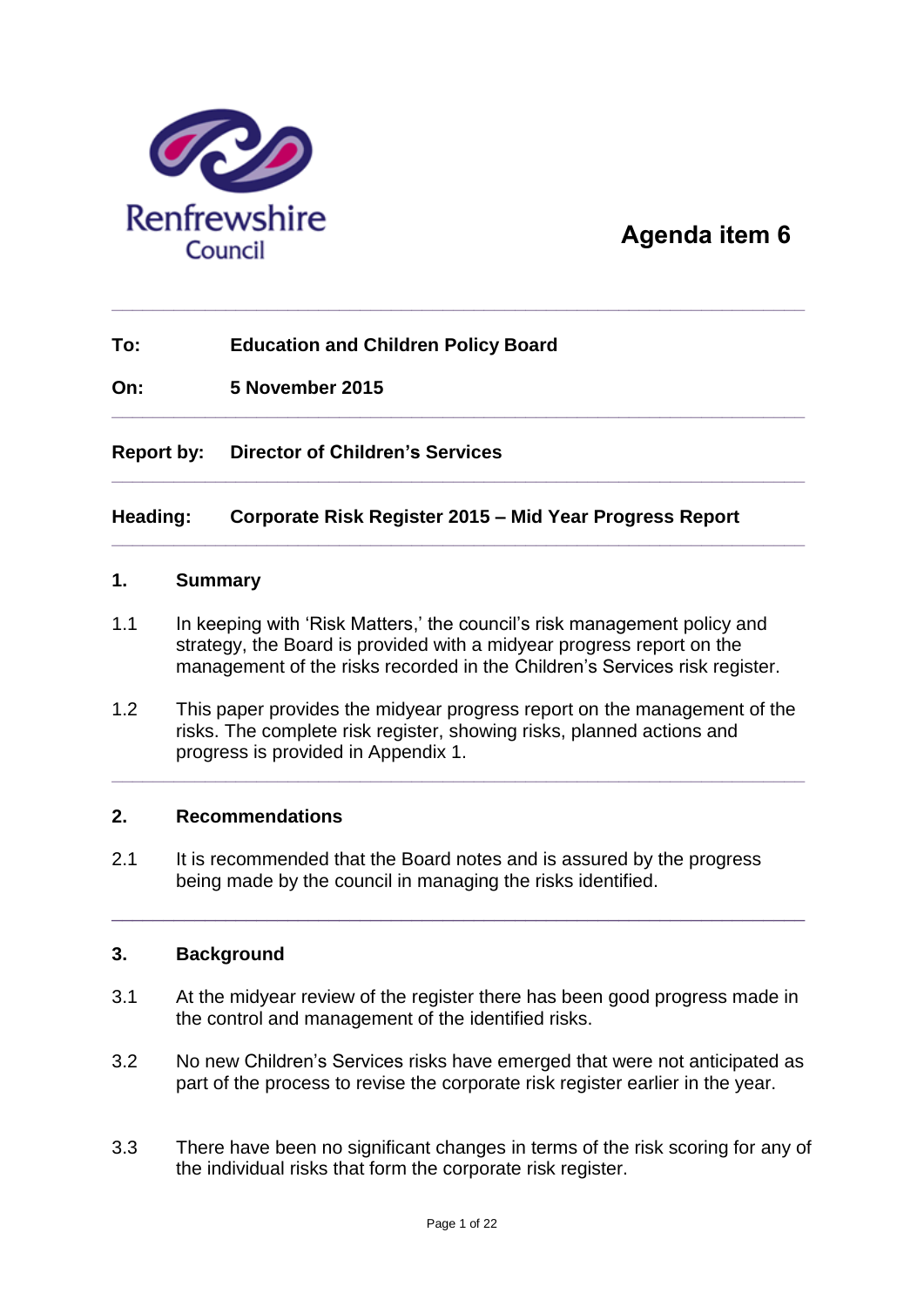- 3.4 The council continues to apply good risk management activity that is proportionate to the levels of risk.
- 3.5 The corporate risk profile remains unchanged from that reported to the board in May this year, and as shown in the table below:

| <b>Evaluation:</b> | LOW | <b>Moderate</b> | High | <b>Very High</b> | ™otal |
|--------------------|-----|-----------------|------|------------------|-------|
| No. of Risks:      |     |                 |      |                  | 20    |

#### 3.6 Top Children's Services risks

The following provides a brief narrative update on the top Children's Services risks.

#### (1) Public Protection

Social work services have a public protection role relating to child protection, adult protection and protecting the public from offending behaviour. Effective partnership working with the police and other key agencies is critical to ensuring risk is appropriately managed.

#### (2) Workforce Planning and Organisational Development

Workforce Planning & Organisational Development: A flexible, skilled workforce is essential to the delivery of high quality services. If planning and development activity is not prioritised, it could lead to short and long-term workforce difficulties.

#### (3) Getting It Right For Every Child (GIRFEC)

Failure to fully embed GIRFEC principles across services and fulfil legal duties could result in poorer outcomes for children and young people and reputational damage for the Council.

#### 3.7 Progress against planned actions

In relation to the 20 Children's Services Risks, there are 24 related actions to be undertaken. Of these, all are due for completion by the end of the financial year and all are progressing as planned.

3.8 Children's Services and the Corporate Risk Management Group continue to monitor the Children's Services risk register on a quarterly basis on behalf of the Corporate Management Team.

**\_\_\_\_\_\_\_\_\_\_\_\_\_\_\_\_\_\_\_\_\_\_\_\_\_\_\_\_\_\_\_\_\_\_\_\_\_\_\_\_\_\_\_\_\_\_\_\_\_\_\_\_\_\_\_\_\_\_\_\_\_\_\_\_\_\_\_**

#### **Implications of the Report**

#### 1. **Financial**

The extended senior leadership team considers that recurring costs associated with the measures in place for each risk are proportionate to the level of risk, as are the costs relating to actions underway.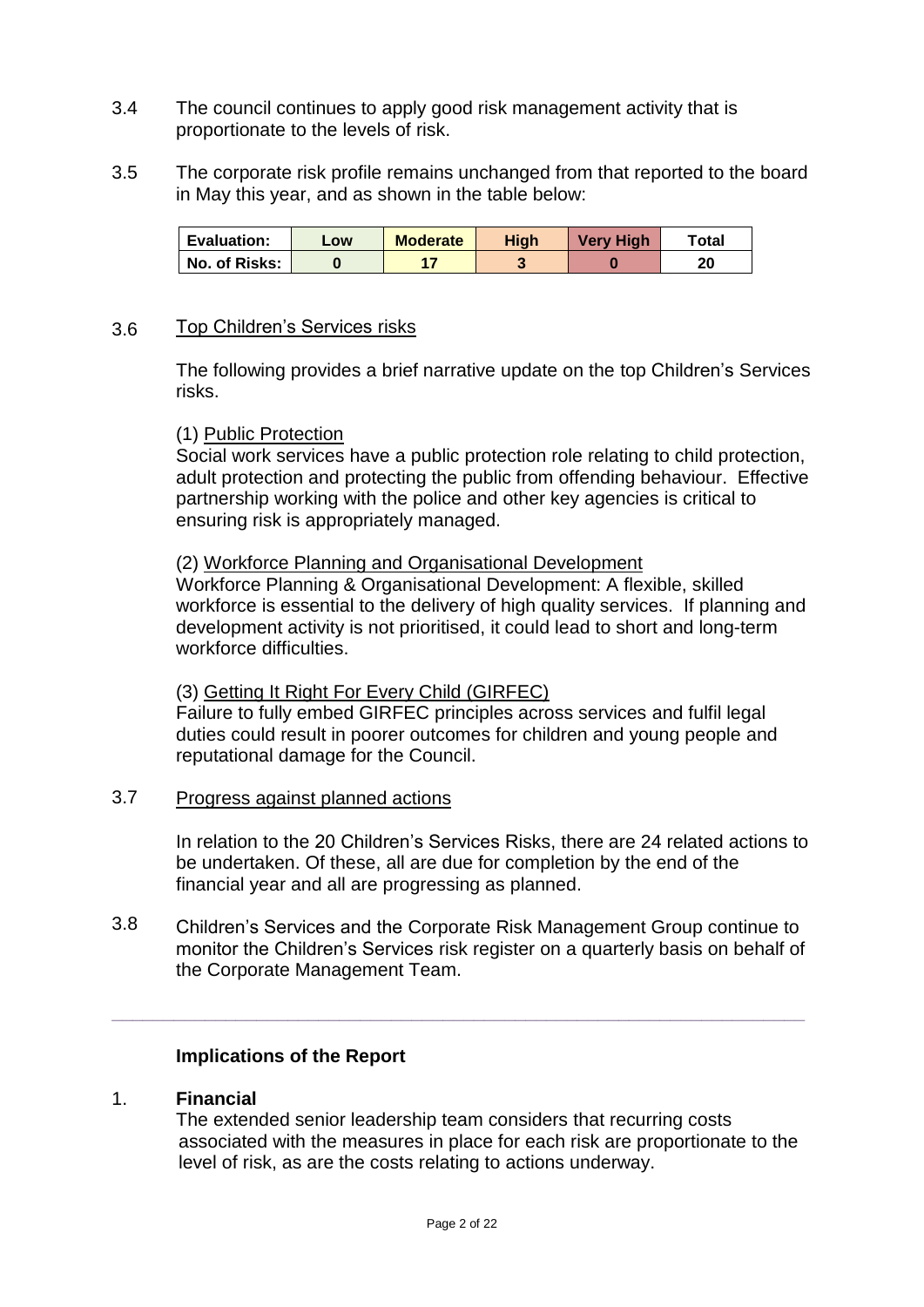#### 2. **HR & Organisational Development**

Risks relating to HR and Organisational Development issues are reflected within Appendix 1.

#### 3. **Community Planning**

Any risks relating to the Community Planning themes are reflected within Appendix 1.

#### 4. **Legal***.*

Any risks that may have legal implications are reflected within Appendix 1.

#### 5. **Property/Assets**

Any property-related risks are reflected within Appendix 1.

#### 6. **Information Technology**

Any risks relating to ICT are reflected within Appendix 1.

#### 7. **Equality & Human Rights**

Any risks relating to Equality and Human Rights are reflected within Appendix 1. There are no direct E&HR implications in relation to the provision of this progress report.

#### 8. **Health & Safety**

Any risks relating to health, safety and wellbeing are reflected within Appendix 1.

#### 9. **Procurement**

Any risks relating to procurement are reflected within Appendix 1.

#### 10. **Risk**

As per the subject content of this paper.

#### 11. **Privacy Impact**

Any risks relating to privacy matters are reflected within Appendix 1

*\_\_\_\_\_\_\_\_\_\_\_\_\_\_\_\_\_\_\_\_\_\_\_\_\_\_\_\_\_\_\_\_\_\_\_\_\_\_\_\_\_\_\_\_\_\_\_\_\_\_\_\_\_\_\_\_\_\_\_\_\_\_\_\_\_\_\_*

#### **List of Background Papers**

(a)Background Paper 1: Children's Services Risk Register 2015/16

The foregoing background papers will be retained within Children's Services for inspection by the public for the prescribed period of four years from the date of the meeting. The contact officers within the service are:

Laura McIntyre, Principal Officer Planning & Performance, 0141 618 6807, [laura.mcintyre@renfrewshire.gcsx.gov.uk](mailto:laura.mcintyre@renfrewshire.gcsx.gov.uk)

Jill Hayes, Resources Support Manager, 0141 618 6812/4010, [jill.hayes@renfrewshire.gov.uk](mailto:jill.hayes@renfrewshire.gov.uk)

**\_\_\_\_\_\_\_\_\_\_\_\_\_\_\_\_\_\_\_\_\_\_\_\_\_\_\_\_\_\_\_\_\_\_\_\_\_\_\_\_\_\_\_\_\_\_\_\_\_\_\_\_\_\_\_\_\_\_\_\_\_\_\_\_\_\_\_**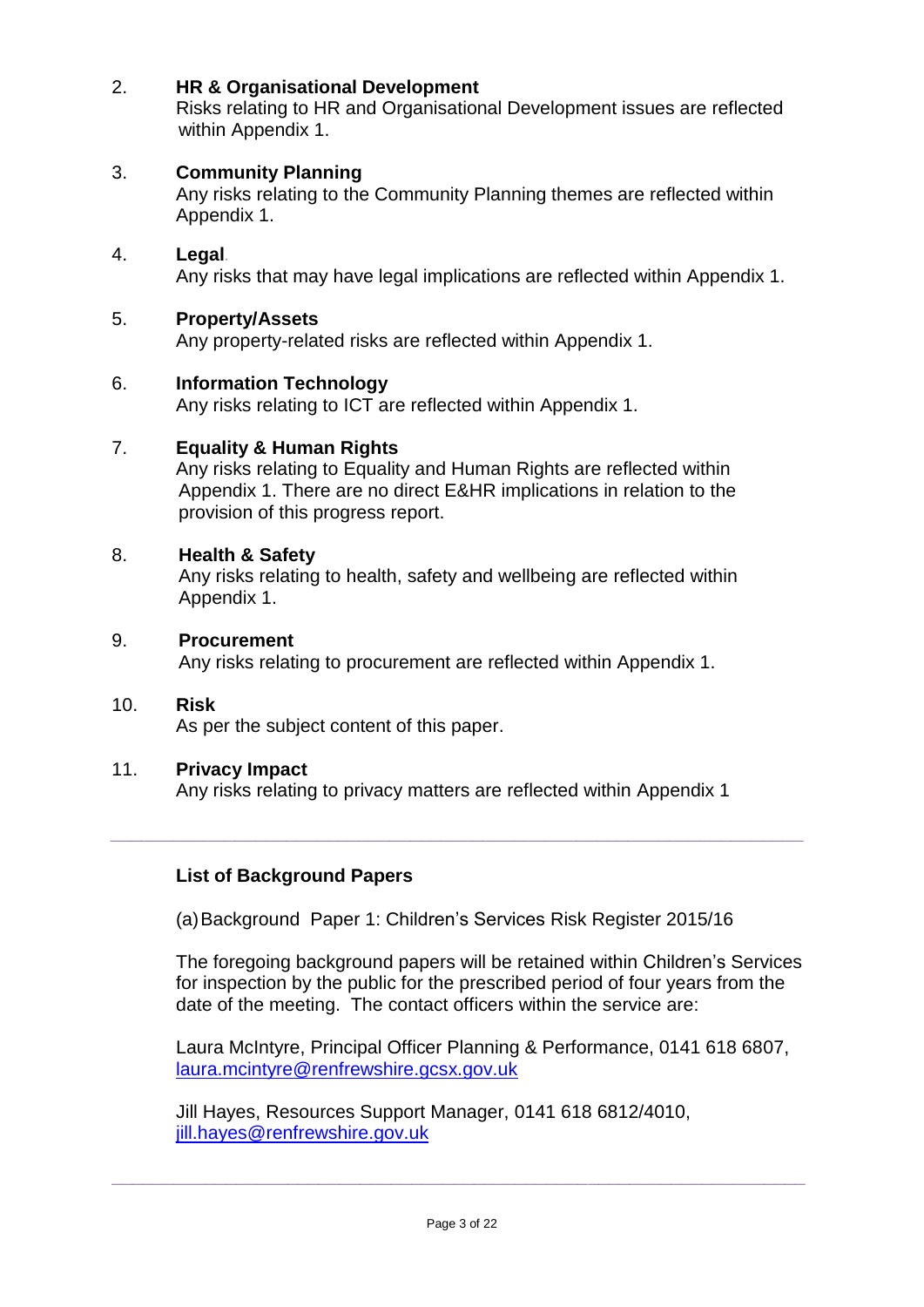Children's Services LF/JH 28 October 2105

> *Authors: Lisa Fingland Strategic Commissioning & Planning Officer, 0141 618 6812 [lisa.fingland@renfrewshire.gcsx.gov.uk](mailto:lisa.fingland@renfrewshire.gcsx.gov.uk)* and

*Jill Hayes, Resources Support Manager, 0141 618 4010, [jill.hayes@renfrewshire.gov.uk](mailto:jill.hayes@renfrewshire.gov.uk)*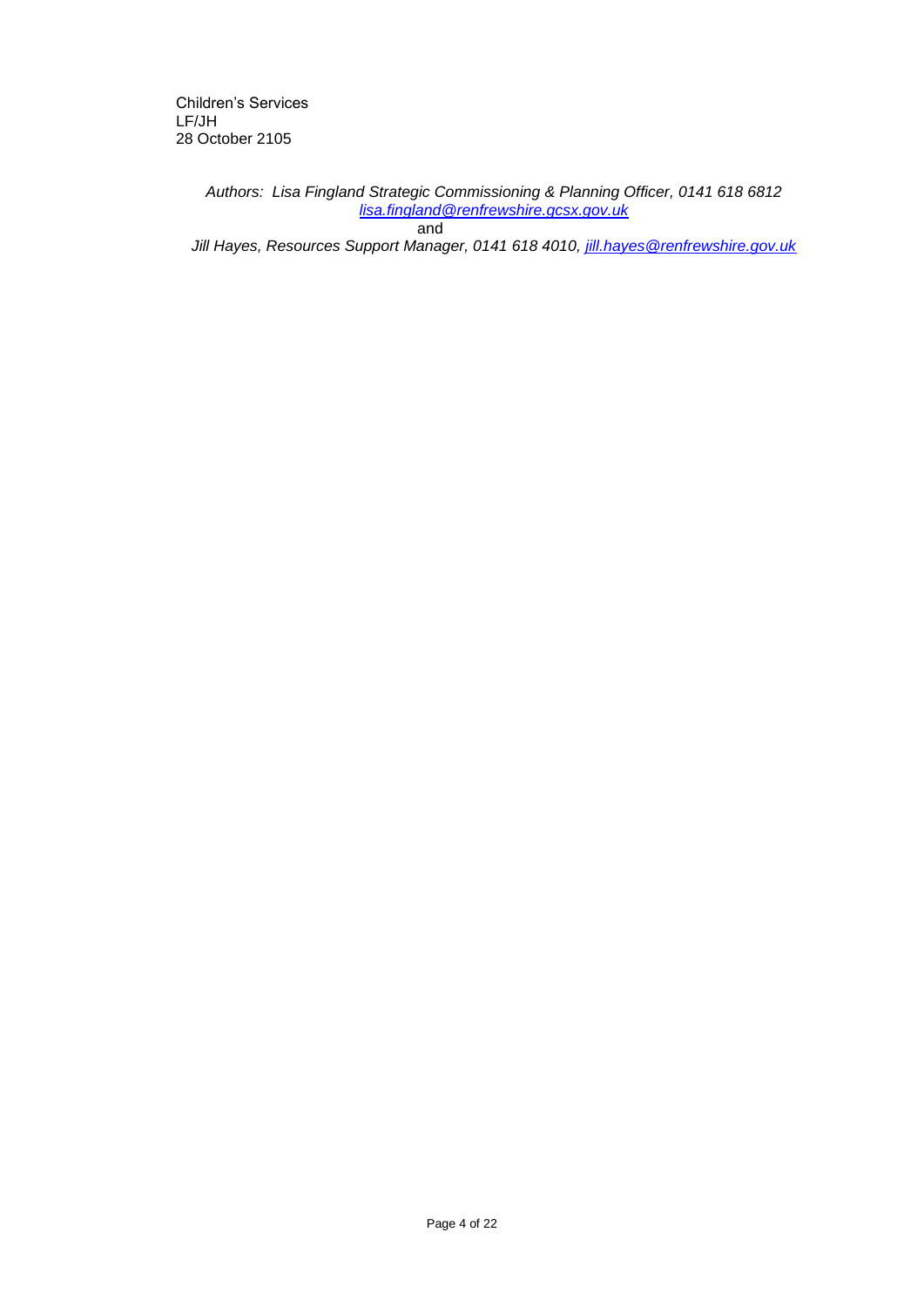# Appendix 1<br>Risk Register **Risk Register Appendix 1**

Report Type: Risks Report<br>Report Author: Lisa Fingland<br>Generated on: 01 October 2015 **Generated on:** 01 October 2015 **Report Author:** Lisa Fingland **Report Type:** Risks Report

Rows are sorted by Objective, Code & Title Rows are sorted by Objective, Code & Title

Page 5 of 22 Page 5 of 22

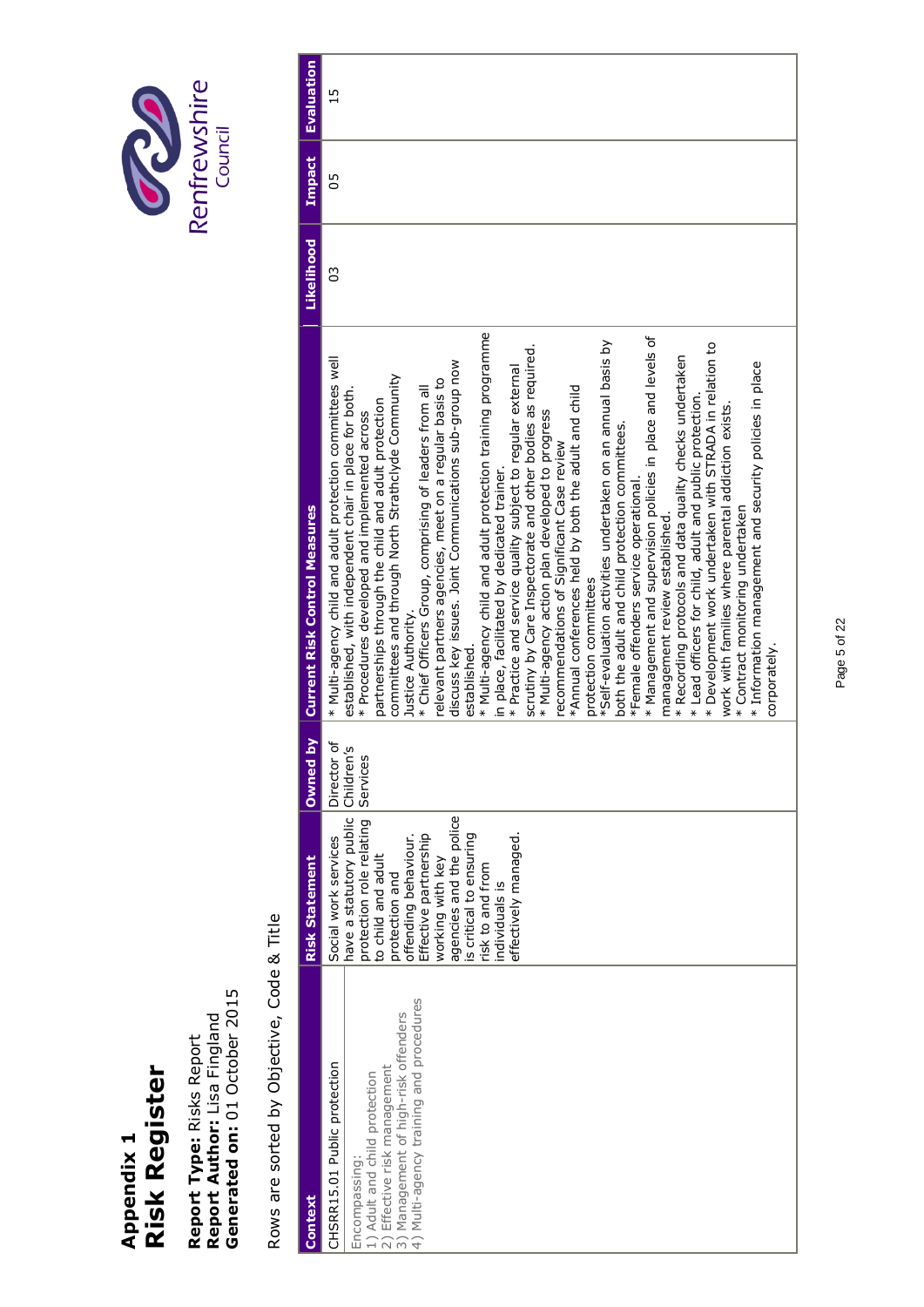| <b>Action Codes</b> | <b>Linked Actions</b>                                                                                                                                                             | <b>Note</b><br>Latest                                                                                                                                                                                                                                                                                                                                                                                                                                                                                                                                                                                                                                                                                                                                                                                                                                                                                                                                                                                                                                                                                                                                                                                                                                                                                                                                                                                                                                                                                                                                                        | Assigned To                                     | <b>Due Date</b>      | <b>Status</b> |
|---------------------|-----------------------------------------------------------------------------------------------------------------------------------------------------------------------------------|------------------------------------------------------------------------------------------------------------------------------------------------------------------------------------------------------------------------------------------------------------------------------------------------------------------------------------------------------------------------------------------------------------------------------------------------------------------------------------------------------------------------------------------------------------------------------------------------------------------------------------------------------------------------------------------------------------------------------------------------------------------------------------------------------------------------------------------------------------------------------------------------------------------------------------------------------------------------------------------------------------------------------------------------------------------------------------------------------------------------------------------------------------------------------------------------------------------------------------------------------------------------------------------------------------------------------------------------------------------------------------------------------------------------------------------------------------------------------------------------------------------------------------------------------------------------------|-------------------------------------------------|----------------------|---------------|
| CHSSIP151602b       | Update our child protection training programme Training<br>to include Training for Trainers 5, internet<br>safety, child protection and child sexual<br>exploitation.             | programme to deliver single and multi agency training this session.<br>A primary and secondary working group has been set to review the current<br>There are four authority trainers for child sexual exploitation - there is a<br>for Trainers session has taken place and all trainers are now<br>internet safety training being delivered across the authority.<br>delivering training across the authority.<br>training                                                                                                                                                                                                                                                                                                                                                                                                                                                                                                                                                                                                                                                                                                                                                                                                                                                                                                                                                                                                                                                                                                                                                  | Education<br>Manager;<br>GIRFEC                 | 31-Mar-<br>2016      |               |
| CHSSIP151602c       | management information to ensure compliance<br>Continue to monitor child protection<br>with revised standard circular 57.                                                         | Consideration of all child protection referrals at headquarter level<br>ce to Renfrewshire Child Protection Committee (RCPC)<br>management information report<br>Contribut                                                                                                                                                                                                                                                                                                                                                                                                                                                                                                                                                                                                                                                                                                                                                                                                                                                                                                                                                                                                                                                                                                                                                                                                                                                                                                                                                                                                   | Education<br>Manager;<br>GIRFEC                 | $31 - Mar-$<br>2016  |               |
| CHSSIP151605a       | Implement new arrangements flowing from the<br>national review of criminal justice services.                                                                                      | community justice are anticipated to be available by March 2016. A Lead<br>planning arrangements are in process to take forward the new<br>National Strategy and National Performance Framework for<br>Officer Community Justice post has been created with recruitment in<br>Strategic<br>model. A<br>progress                                                                                                                                                                                                                                                                                                                                                                                                                                                                                                                                                                                                                                                                                                                                                                                                                                                                                                                                                                                                                                                                                                                                                                                                                                                              | <b>Justice Service</b><br>Manager<br>Criminal   | $31-Nar-$<br>2016    |               |
| CHSSIP151605e       | criminal justice social work and local addictions<br>and mental health services as the health and<br>Ensure strong operational links between<br>social care partnership develops. | Services continue to be co-located within Backsneddon Street. The Criminal<br>Justice Service Manager has joined the Alcohol and Drug Partnership (ADP)<br>Operations Group. The ADP have supported a post to engage with female<br>Justice Social Work fieldwork and court teams. Drug Treatment<br>offenders. Operational links remain between the health services and<br>and Testing Orders are delivered on a partnership basis.<br>Criminal                                                                                                                                                                                                                                                                                                                                                                                                                                                                                                                                                                                                                                                                                                                                                                                                                                                                                                                                                                                                                                                                                                                             | Childcare and<br>Criminal<br>Head of<br>Justice | $31-Nar-$<br>2016    |               |
| CHSSIP151608c       | recommendations of the Fatal Accident Inquiry<br>Renfrewshire Child Protection Committee, the<br>Implement, with partners from the<br>into the death of Declan Hainey.            | provision of GP information to health and social work staff involved in child<br>implemented in February 2010. Additional RCPC guidance was implemented<br>and/or child protection. A joint protocol is in place to facilitate this<br>professionals involved in the care of children of substance misusing parents<br>staffing levels within teams to further strengthen the monitoring of staffing<br>Health and social work children's services have reviewed their oversight of<br>processes for when a notification of an "unseen child" is received<br>The West of Scotland child protection consortium good practice guidance<br>A child protection training toolkit has been developed for GPs in<br>and implemented by Renfrewshire Child Protection Committee.<br>information where there are concerns for children in relation to parental<br>d ensure that where any issues arise, effective action is taken.<br>Since 2012 joint health and social work monitoring arrangements have<br>I Accident Inquiry produced 4 recommendations which were<br>Children for whom there are Child Protection Concerns' was<br>to strengthen response to "unseen children" and is currently<br>been in place to ensure that GPs are invited to meetings and share<br>. mandatory training in child protection guidance and protocols for<br>Broadly the recommendation themes included<br>oversight of staffing levels<br>protection decision making<br>subject to review.<br>The Fata<br>accepted<br>addiction<br>in 2013 t<br>levels an<br>process.<br>'Missing<br>.robust | Director of<br>Children's<br>Services           | $31 - M$ ar-<br>2016 |               |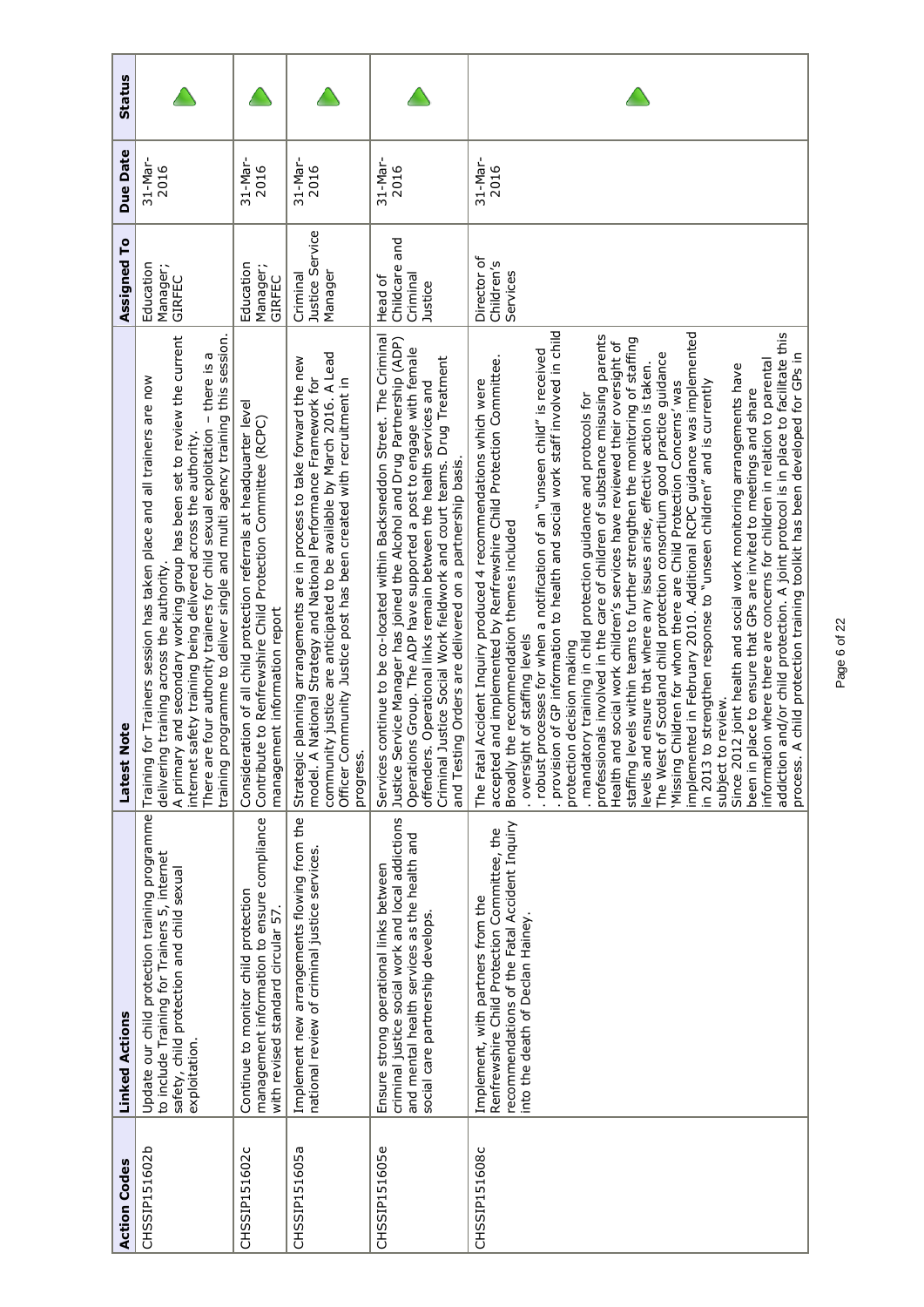|                                                                                                                                                                                                                                                                                                                                                                                                                                                                                                                                                       | <b>Evaluation</b>                                                  | $\frac{1}{2}$                                                                                                                                        |                                                                                                                                                                                                                                                                                                                                                                                                                                                                                       | Status                |                                                                                                                                                                                                                                                                                                                                                                                                                                                                                                                                                                                                           |                                                                                                                                                                                                                                                                                                                                                                                                                      |
|-------------------------------------------------------------------------------------------------------------------------------------------------------------------------------------------------------------------------------------------------------------------------------------------------------------------------------------------------------------------------------------------------------------------------------------------------------------------------------------------------------------------------------------------------------|--------------------------------------------------------------------|------------------------------------------------------------------------------------------------------------------------------------------------------|---------------------------------------------------------------------------------------------------------------------------------------------------------------------------------------------------------------------------------------------------------------------------------------------------------------------------------------------------------------------------------------------------------------------------------------------------------------------------------------|-----------------------|-----------------------------------------------------------------------------------------------------------------------------------------------------------------------------------------------------------------------------------------------------------------------------------------------------------------------------------------------------------------------------------------------------------------------------------------------------------------------------------------------------------------------------------------------------------------------------------------------------------|----------------------------------------------------------------------------------------------------------------------------------------------------------------------------------------------------------------------------------------------------------------------------------------------------------------------------------------------------------------------------------------------------------------------|
|                                                                                                                                                                                                                                                                                                                                                                                                                                                                                                                                                       | Impact                                                             | 3                                                                                                                                                    |                                                                                                                                                                                                                                                                                                                                                                                                                                                                                       | Due Date              | 31-Mar-<br>2016                                                                                                                                                                                                                                                                                                                                                                                                                                                                                                                                                                                           | $31-Nar-$<br>2016                                                                                                                                                                                                                                                                                                                                                                                                    |
|                                                                                                                                                                                                                                                                                                                                                                                                                                                                                                                                                       | <b>Likelihood</b>                                                  | 3                                                                                                                                                    |                                                                                                                                                                                                                                                                                                                                                                                                                                                                                       | Assigned To           | Curriculum and<br>Early Years<br>Education<br>Manager,                                                                                                                                                                                                                                                                                                                                                                                                                                                                                                                                                    | Head of Early<br>Years and<br>Inclusion                                                                                                                                                                                                                                                                                                                                                                              |
| conjunction with the Health Boards Quality & Performance Committee, with<br>protection and children affected by parental alcohol and/or drug use. The<br>RCPC Training Group is currently undertaking an inter-agency training<br>a view to GPs receiving training every 3 years. Additionally, practices will<br>responsibility for ensuring that all staff, including new staff are<br>The RCPC continues to provide multi agency training in relation to child<br>needs analysis to inform future provision.<br>appropriately trained.<br>have the | <b>Current Risk Control Measures</b><br>$\mathbf{\Sigma}$<br>Owned | Early * Representation on the Council's Workforce Development &<br>Equality Group (WDEG) which is tasked on an ongoing basis<br>Years and<br>Head of | * As key competencies are agreed these are linked directly to<br>which support managers and employees to deal with change<br>development. This includes a number of e-learning modules<br>with reviewing competency requirements for all job roles.<br>Performance and Development Review (PDR) discussions<br>* A Learning Management System (ilearn) has been<br>implemented to enhance access to learning and<br>and redeployment positively.<br>within all services.<br>Inclusion | Note<br>Latest        | The Professional Review and Development Policy has been updated, there is<br>a training programme in place to support the implementation. A working<br>All teachers including Newly Qualified Teachers are attending a wide and<br>A Leadership strategy has been implemented, this is raising awareness<br>for staff supporting children with additional support needs is<br>across all establishments and is supporting career long professional<br>group meets to support, monitor and evaluate the success of<br>varied programme of training.<br>implementation.<br>earning.<br>ongoing.<br>Training | vision has been developed for Children's Services and is now being<br>tested with a range of staff. The vision and culture will be explored as part<br>ack for formal launch of the new vision and culture for the service<br>and input from staff are being developed. Work is 50% compete<br>of the staff conference in November 2015. Other methods of securing the<br>2016.<br>feedback<br>and on tr<br>in March |
|                                                                                                                                                                                                                                                                                                                                                                                                                                                                                                                                                       | <b>Risk Statement</b>                                              | social care workforce is<br>A flexible and skilled                                                                                                   | essential to the future<br>longer term workforce<br>may lead to short and<br>difficulties should this<br>quality services, and<br>development of high<br>not be prioritised.                                                                                                                                                                                                                                                                                                          |                       | Develop a programme of Additional Support<br>development (CPD) to meet the needs of all<br>Needs (ASN) continuous professional<br>staff in educational settings.                                                                                                                                                                                                                                                                                                                                                                                                                                          | Develop and embed a shared vision and culture   An initial<br>for the new Children's Service.                                                                                                                                                                                                                                                                                                                        |
|                                                                                                                                                                                                                                                                                                                                                                                                                                                                                                                                                       |                                                                    |                                                                                                                                                      |                                                                                                                                                                                                                                                                                                                                                                                                                                                                                       | <b>Linked Actions</b> |                                                                                                                                                                                                                                                                                                                                                                                                                                                                                                                                                                                                           |                                                                                                                                                                                                                                                                                                                                                                                                                      |
|                                                                                                                                                                                                                                                                                                                                                                                                                                                                                                                                                       | Context                                                            | CHSRR15.02 Workforce planning and<br>organisational development                                                                                      | and having a flexible, motivated and skilled<br>(1) Workforce planning: structural change<br>performance management (3) Leadership<br>personal / employee development and<br>management development, individual<br>(2) Organisational development:<br>Encompassing<br>and culture<br>workforce                                                                                                                                                                                        | <b>Action Codes</b>   | CHSSIP151607b                                                                                                                                                                                                                                                                                                                                                                                                                                                                                                                                                                                             | CHSSIP151608a                                                                                                                                                                                                                                                                                                                                                                                                        |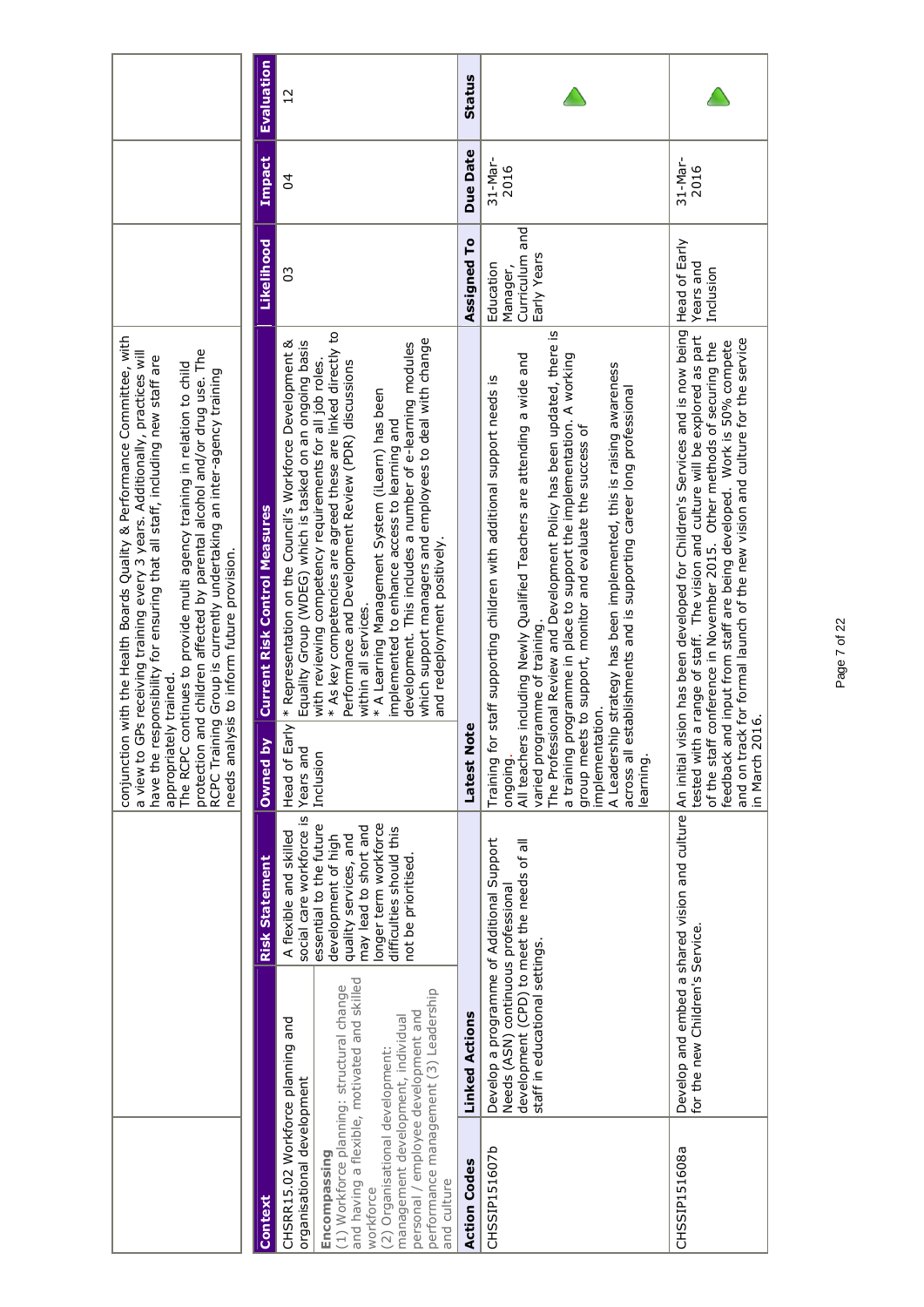| Context                                                                                                                 | <b>Risk Statement</b>                                                                        | Owned by                  | <b>Current Risk Control Measures</b>                                                                                                      | Likelihood | <b>Impact</b> | Evaluation    |
|-------------------------------------------------------------------------------------------------------------------------|----------------------------------------------------------------------------------------------|---------------------------|-------------------------------------------------------------------------------------------------------------------------------------------|------------|---------------|---------------|
| CHSRR15.03 GIRFEC and implementation of<br>the Children & Young People Act 2014                                         | aims to provide high<br>Children's Services                                                  | Director of<br>Children's | The recommendations of internal and external scrutiny<br>reports are implemented;                                                         | 20         | 50            | $\frac{0}{1}$ |
| adults benefit from services that meet their<br>Children, young people and vulnerable<br>needs and are of high quality. | children, young people<br>and vulnerable adults.<br>meet the needs of<br>quality services to | Services                  | Implement Revised Standard Circular 57- Child Protection,<br>ensuring robust procedures in place to protect vulnerable<br>children;       |            |               |               |
|                                                                                                                         | It is critical to manage<br>risk as failure to do so<br>might impact on our                  |                           | Children's Services is working towards the implementation of<br>the Children and Young People's Act;                                      |            |               |               |
|                                                                                                                         | children, young people<br>and vulnerable adults<br>feel safe, nurtured,<br>ability to ensure |                           | regarding the further development and implementation of the<br>The GIRFEC Policy is in place which ensures compliance<br>GIRFEC Agenda;   |            |               |               |
|                                                                                                                         | achieving, respected<br>and responsible,                                                     |                           | Standard circular 8 (school exclusion) is in place;                                                                                       |            |               |               |
|                                                                                                                         | healthy, included and<br>positive destinations.<br>active and reaching                       |                           | Children's Services participates in the Renfrewshire Child<br>Protection Committee contributing to the Multi Agency                       |            |               |               |
|                                                                                                                         |                                                                                              |                           | Children's Services participates in the Adult Protection<br>Participating Plan;<br>Committee;                                             |            |               |               |
|                                                                                                                         |                                                                                              |                           | continuous professional development (CPD) opportunities are<br>Robust child protection training is in place and high quality<br>provided; |            |               |               |
|                                                                                                                         |                                                                                              |                           | Deployment of additional support assistants is regularly<br>reviewed and monitored;                                                       |            |               |               |
|                                                                                                                         |                                                                                              |                           | The Child's Plan is in place and includes Staged Intervention,<br>Additional Support for Learning (ASL), GIRFEC, Inclusion                |            |               |               |
|                                                                                                                         |                                                                                              |                           | Promoting positive behaviour policy is in place;                                                                                          |            |               |               |
|                                                                                                                         |                                                                                              |                           | Provision for 2 year olds in order to support parents back to<br>Flexible pre-school education is provided;<br>work                       |            |               |               |
|                                                                                                                         |                                                                                              |                           | An effective admission policy is in place; and<br>Wraparound care is provided                                                             |            |               |               |
|                                                                                                                         |                                                                                              |                           |                                                                                                                                           |            |               |               |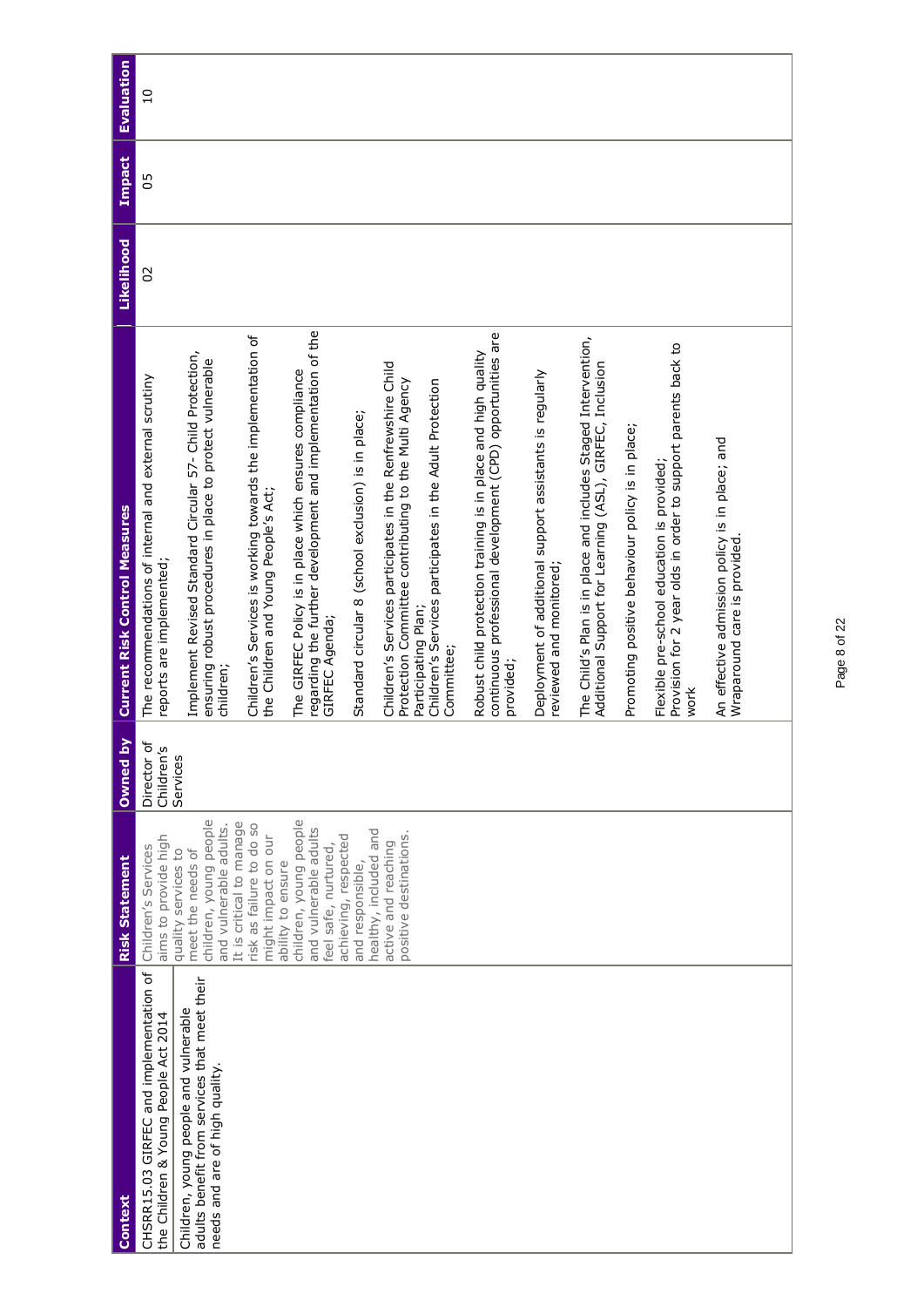| <b>Action Codes</b> | <b>Linked Actions</b>                                                                                                                            | Note<br>Latest                                                                                                                                                                                                                                                                                                                                                                                           | Assigned To                     | <b>Due Date</b>     | <b>Status</b> |
|---------------------|--------------------------------------------------------------------------------------------------------------------------------------------------|----------------------------------------------------------------------------------------------------------------------------------------------------------------------------------------------------------------------------------------------------------------------------------------------------------------------------------------------------------------------------------------------------------|---------------------------------|---------------------|---------------|
| CHSSIP15601a        | Continue to implement GIRFEC and GIRFEL<br>policies.                                                                                             | Consultation on implementation of Child's Plan resulted in improvements<br>Updated version of Child's Plan launched in September, accompanied by<br>Work to revise the staged intervention framework is ongoing.<br>being made which were discussed at all cluster meetings.<br>revised quidance.                                                                                                        | Education<br>Manager;<br>GIRFEC | $31 -$ Mar-<br>2016 |               |
| CHSSIP15601b        | including Named Person and the single Child's<br>elements of the Children & Young People Act,<br>Develop a plan to implement the GIRFEC<br>Plar. | An engagement day for secondary Pastoral Support Staff was held in May<br>5 GIRFEC practice model training sessions for around 300 education staff<br>Education reference groups for Named person and Child's Plan set up to<br>business processes outlined in Touchpoint Tools and feed into<br>were held in September and October 2015.<br>wider multi-agency GIRFEC action plan.<br>consider<br>2015. | Education<br>Manager;<br>GIRFEC | 31-Mar-<br>2016     |               |

| Context                                                                                                                                              |                                                                                                                                                                                           | <b>Risk Statement</b>                                                                                                                                                                                                                                                                                                                                                                   | Owned by         | <b>Current Risk Control Measures</b>                                                                                                                                                                                                                                                                                                                                                                                                                                                             | Likelihood                           | Impact          | Evaluation    |
|------------------------------------------------------------------------------------------------------------------------------------------------------|-------------------------------------------------------------------------------------------------------------------------------------------------------------------------------------------|-----------------------------------------------------------------------------------------------------------------------------------------------------------------------------------------------------------------------------------------------------------------------------------------------------------------------------------------------------------------------------------------|------------------|--------------------------------------------------------------------------------------------------------------------------------------------------------------------------------------------------------------------------------------------------------------------------------------------------------------------------------------------------------------------------------------------------------------------------------------------------------------------------------------------------|--------------------------------------|-----------------|---------------|
| (1) Establishing strong links between<br>CHSRR15.04 Integrated service<br>to the Integration Joint Board.<br>Encompassing:<br>arrangements<br>Board. | services transferring to the Integration Joint<br>Renfrewshire Council and those transferred<br>services which remain the responsibility of<br>(2) Ensuring a smooth transition for those | If the Council does not Director o<br>prepare effectively for   Children's<br>the Public Bodies (Joint<br>requirements to form a<br>Act, there is a risk that<br>the implementation of<br>consequences in terms<br>Partnership by 1 April<br>on time with potential<br>2015 will not be met<br>Working)(Scotland)<br>Health and Social<br>of logistics and<br>reputation.<br>egislative | Services         | * Programme Board overseeing arrangements for integrating<br>* Chief Social Work Officer continues as professional lead for<br>Health and Social Care Partnership and will chair six monthly<br>social work practitioners in both Children's Services and the<br>* Children's Services management structure in place and<br>meetings of social work senior managers working in both<br>Extended Senior Management Team meeting regularly<br>services.<br>services.                               | C                                    | C               | Ō             |
| <b>Action Codes</b>                                                                                                                                  | <b>Linked Actions</b>                                                                                                                                                                     |                                                                                                                                                                                                                                                                                                                                                                                         | lote<br>Latest N |                                                                                                                                                                                                                                                                                                                                                                                                                                                                                                  | Assigned To                          | <b>Due Date</b> | <b>Status</b> |
| CHSSIP151605e                                                                                                                                        | and mental health services as the health and<br>Ensure strong operational links between<br>social care partnership develops.                                                              |                                                                                                                                                                                                                                                                                                                                                                                         | Operation        | Services continue to be co-located within Backsneddon Street. The Criminal Head of<br>criminal justice social work and local addictions  Justice Service Manager has joined the Alcohol and Drug Partnership (ADP)<br>is Group. The ADP have supported a post to engage with female<br>Criminal Justice Social Work fieldwork and court teams. Drug Treatment<br>offenders. Operational links remain between the health services and<br>and Testing Orders are delivered on a partnership basis. | Childcare and<br>Criminal<br>Justice | 31-Mar-<br>2016 |               |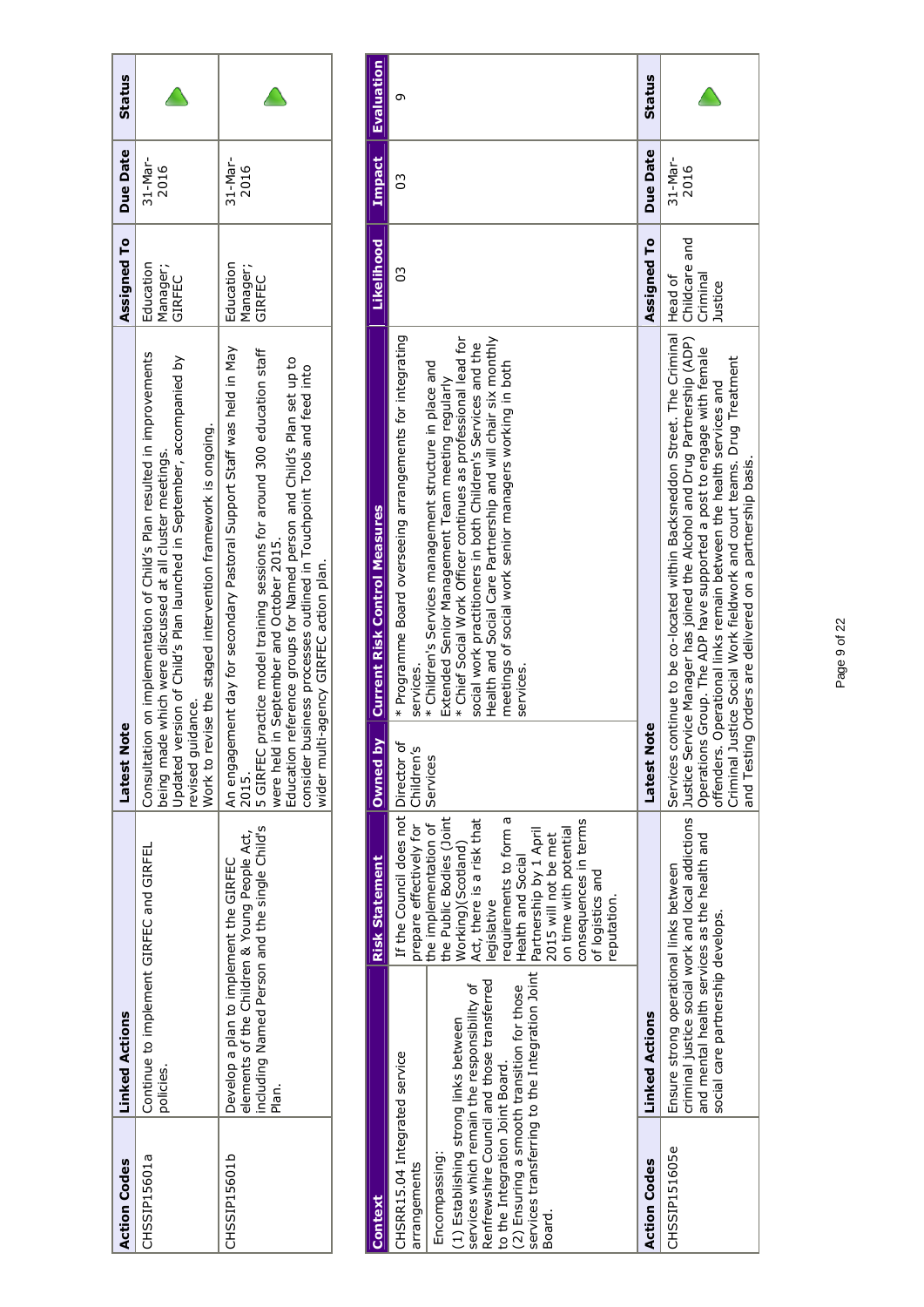| Context                                                                                                                                                                                              |                       | <b>Risk Statement</b>                                                                                                                                                                                                             | λq<br><b>Owned</b>                      | <b>Current Risk Control Measures</b>                                                                                                                                                                                                                                                                                                                                                                                                                                                                                                                                                                                                                                             | Likelihood         | Impact   | <b>Evaluation</b> |
|------------------------------------------------------------------------------------------------------------------------------------------------------------------------------------------------------|-----------------------|-----------------------------------------------------------------------------------------------------------------------------------------------------------------------------------------------------------------------------------|-----------------------------------------|----------------------------------------------------------------------------------------------------------------------------------------------------------------------------------------------------------------------------------------------------------------------------------------------------------------------------------------------------------------------------------------------------------------------------------------------------------------------------------------------------------------------------------------------------------------------------------------------------------------------------------------------------------------------------------|--------------------|----------|-------------------|
| (2) Personalised approach to social care<br>(1) Social Care (Self-Directed Support)<br>CHSRR15.05 Self directed support<br>(3) Individual budgets<br>(Scotland) Act 2013<br>Encompassing<br>services |                       | ensure that agreed and<br>assessed outcomes for<br>implementation of the<br>Ongoing review of the<br>service users are met<br>under the legislation<br>4 options available<br>will be required to<br>with available<br>resources. | Ⴆ<br>Children's<br>Director<br>Services | *Development work undertaken with providers and service<br>developed for staff to ensure consistency with self-directed<br>*Assessment and care management documentation being<br>*Development of resource directory being progressed to<br>*Initial Procurement process developed and established<br>*Formal authorisation group operational to authorise<br>*Training and development programme for staff well<br>*Financial allocation systems developed and tested<br>*Communication materials published<br>assist staff, service users and carers.<br>*New business process established<br>user/carer organisations<br>individual decisions<br>support process.<br>embedded | CS                 | S        | თ                 |
| <b>Action Codes</b>                                                                                                                                                                                  | <b>Linked Actions</b> |                                                                                                                                                                                                                                   | <b>Note</b><br>Latest                   |                                                                                                                                                                                                                                                                                                                                                                                                                                                                                                                                                                                                                                                                                  | <b>Assigned To</b> | Due Date | Status            |
|                                                                                                                                                                                                      |                       |                                                                                                                                                                                                                                   |                                         |                                                                                                                                                                                                                                                                                                                                                                                                                                                                                                                                                                                                                                                                                  |                    |          |                   |

| Context                                                                                                                                                                                                                          |                                                                                                                  | <b>Risk Statement</b>                                                                                                                                                                                                                                                                           | $\mathbf{S}$<br><b>Owned</b>                             | <b>Current Risk Control Measures</b>                                                                                                                                                                                                                               | Likelihood                                             | Impact            | Evaluation    |
|----------------------------------------------------------------------------------------------------------------------------------------------------------------------------------------------------------------------------------|------------------------------------------------------------------------------------------------------------------|-------------------------------------------------------------------------------------------------------------------------------------------------------------------------------------------------------------------------------------------------------------------------------------------------|----------------------------------------------------------|--------------------------------------------------------------------------------------------------------------------------------------------------------------------------------------------------------------------------------------------------------------------|--------------------------------------------------------|-------------------|---------------|
| CHSRR15.06 Development of early<br>children                                                                                                                                                                                      | intervention and preventative services for                                                                       | If the service did not<br>ntervention and<br>develop early                                                                                                                                                                                                                                      | ٥f<br>΄ų<br>Director<br>Children <sup>'</sup><br>Service | * Introduction of evidence-based programmes with partners<br>* Development of in-house fostering service<br>* Investment in residential childcare estate                                                                                                           | C                                                      | C                 | თ             |
| accommodated children and care leavers<br>) Achieving Step Change Programme<br>3) Implementation of evidence-based<br>4) Development of services for<br>2) Early Years Change Fund<br>programmes, with partners<br>Encompassing: |                                                                                                                  | demand for social work<br>develop and modernise<br>for children, there is a<br>outcomes for children<br>existing care services<br>services will increase.<br>mprove longer-term<br>will not be achieved<br>prevention services<br>whilst continuing to<br>risk that plans to<br>and that future |                                                          | * Increased investment in children's houses and supported<br>e.g. Triple P, Functional Family Therapy, Incredible Years<br>* FACT team in place to focus on achieving improved<br>permanency and adoption outcomes for children.<br>housing for young care leavers |                                                        |                   |               |
| <b>Action Codes</b>                                                                                                                                                                                                              | <b>Linked Actions</b>                                                                                            |                                                                                                                                                                                                                                                                                                 | Note<br>Latest                                           |                                                                                                                                                                                                                                                                    | <b>Assigned To</b>                                     | Due Date          | <b>Status</b> |
| CHSSIP151603c                                                                                                                                                                                                                    | Continue to embed and evaluate the early<br>years and early intervention strategy and<br>two geographical areas. |                                                                                                                                                                                                                                                                                                 |                                                          | embedded in practice. Key activities have been identified for Phase two. A<br>Phase one of the early years and early intervention strategy is fully<br>explore the possibility of extending to a further  robust self-evaluation monitored programme is in place.  | Curriculum and<br>Early Years<br>Education<br>Manager, | $31-Nar-$<br>2016 |               |

### Page 10 of 22 Page 10 of 22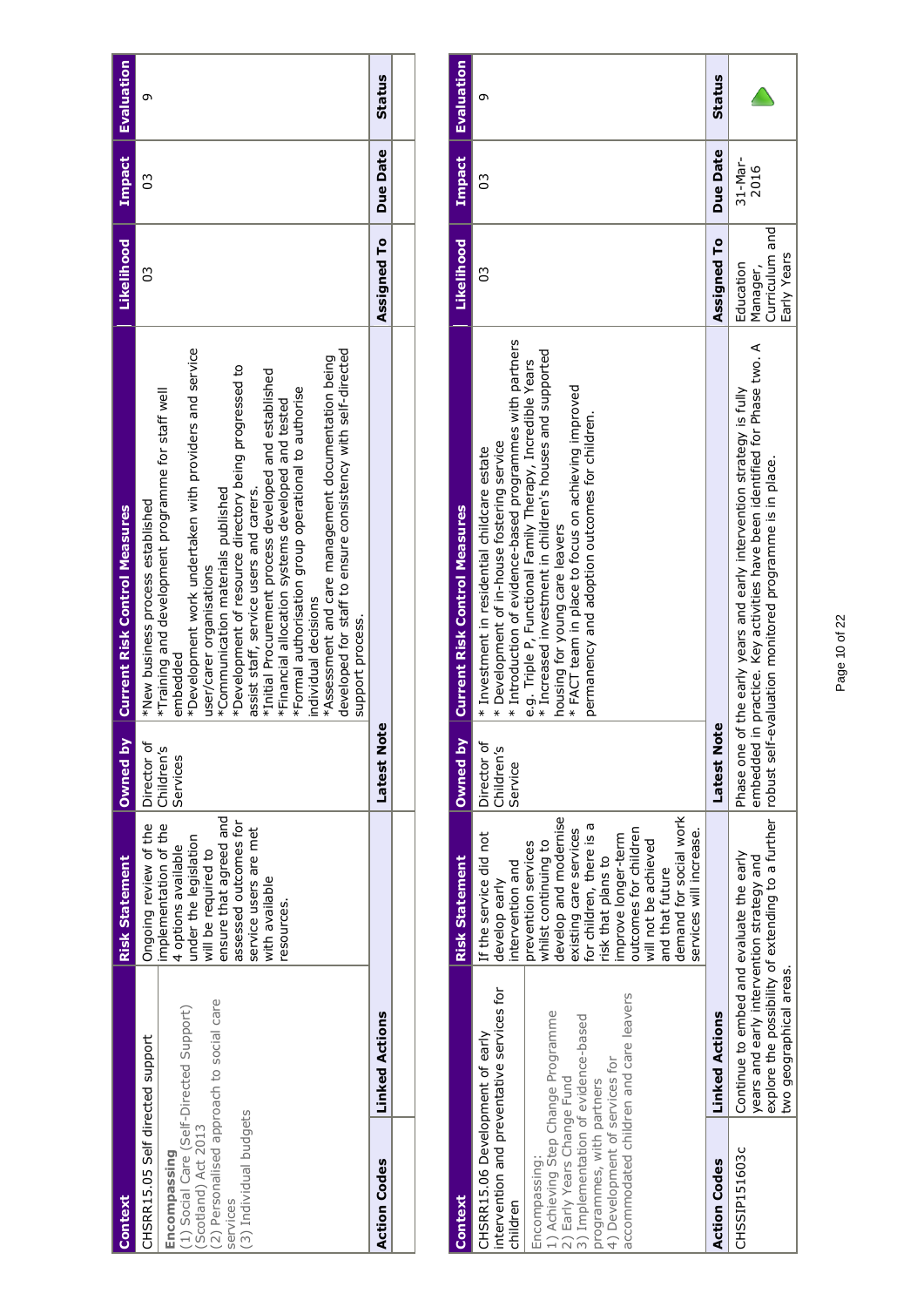| CHSSIP15601f                                                                  | promote a culture that values family learning<br>parenting programmes to raise expectations<br>Use early intervention family learning and<br>and achievement. | and aspirations of both children and adults to                                                                                   | recognisin<br>ncluding                | ALLS has delivered Steps to Excellence course to adult learners, developing<br>have been delivered to engage adult learners in community based learning<br>opportunities, including open days and engaging with other stakeholders<br>g what they are truly capable of achieving. Outreach initiatives<br>their skills and knowledge in relation to improving their life chances by<br>Social workers, Health Visitors                                                                                                          | Policy and<br>Education<br>Manager,<br>Strategy | $31-Nar-$<br>2016 |               |
|-------------------------------------------------------------------------------|---------------------------------------------------------------------------------------------------------------------------------------------------------------|----------------------------------------------------------------------------------------------------------------------------------|---------------------------------------|---------------------------------------------------------------------------------------------------------------------------------------------------------------------------------------------------------------------------------------------------------------------------------------------------------------------------------------------------------------------------------------------------------------------------------------------------------------------------------------------------------------------------------|-------------------------------------------------|-------------------|---------------|
|                                                                               |                                                                                                                                                               |                                                                                                                                  |                                       |                                                                                                                                                                                                                                                                                                                                                                                                                                                                                                                                 |                                                 |                   |               |
| Context                                                                       |                                                                                                                                                               | <b>Risk Statement</b>                                                                                                            | Owned by                              | <b>Current Risk Control Measures</b>                                                                                                                                                                                                                                                                                                                                                                                                                                                                                            | Likelihood                                      | Impact            | Evaluation    |
| CHSRR15.07 Failure of major providers<br>procurement activity<br>Encompassing | (1) Monitoring of external commissioning /                                                                                                                    | vulnerable children and<br>major service provider<br>may impact on our<br>capacity to protect<br>Failure or loss of a<br>adults. | Director of<br>Children's<br>Services | Inspectorate, with reports accessible for review. Participation<br>* Appraisal of providers conducted as part of procurement<br>* Purchasing patterns monitored by finance managers and<br>in local and national contingency arrangements relating to<br>providers facing financial uncertainty to ensure minimal<br>* Main providers registered and inspected by the Care<br>* Programme of reviews of all service providers.<br>senior operational managers within the service.<br>impact on local service users.<br>process. | CS                                              | CS                | ᡡ             |
| <b>Action Codes</b>                                                           | <b>Linked Actions</b>                                                                                                                                         |                                                                                                                                  | ote<br>Latest N                       |                                                                                                                                                                                                                                                                                                                                                                                                                                                                                                                                 | Assigned To                                     | Due Date          | <b>Status</b> |
|                                                                               |                                                                                                                                                               |                                                                                                                                  |                                       |                                                                                                                                                                                                                                                                                                                                                                                                                                                                                                                                 |                                                 |                   |               |
| Context                                                                       |                                                                                                                                                               | <b>Risk Statement</b>                                                                                                            | Owned by                              | <b>Current Risk Control Measures</b>                                                                                                                                                                                                                                                                                                                                                                                                                                                                                            | Likelihood                                      | <b>Impact</b>     | Evaluation    |
| pressures                                                                     | CHSRR15.08 Financial and demographic                                                                                                                          | If the service's financial Head of<br>and demographic                                                                            | Resources                             | * Long term financial planning processes, including strategic<br>* Demand management review undertaken                                                                                                                                                                                                                                                                                                                                                                                                                          | CS                                              | CS                | Ō             |
| Encompassing                                                                  |                                                                                                                                                               | effectively nlanned for<br>pressures were not                                                                                    |                                       | * Budget monitoring processes in place and subject to<br>commissioning plans                                                                                                                                                                                                                                                                                                                                                                                                                                                    |                                                 |                   |               |

| Context                                                                                                                                                                                                                                            |                       | <b>Risk Statement</b>                                                                                                                                                                                                                                                                        | <b>Owned</b> by | <b>Current Risk Control Measures</b>                                                                                                                                                                                                                                                                                                                                                                                                                                                                                                    | Likelihood  |                 | Impact <b>Evaluation</b> |
|----------------------------------------------------------------------------------------------------------------------------------------------------------------------------------------------------------------------------------------------------|-----------------------|----------------------------------------------------------------------------------------------------------------------------------------------------------------------------------------------------------------------------------------------------------------------------------------------|-----------------|-----------------------------------------------------------------------------------------------------------------------------------------------------------------------------------------------------------------------------------------------------------------------------------------------------------------------------------------------------------------------------------------------------------------------------------------------------------------------------------------------------------------------------------------|-------------|-----------------|--------------------------|
| (2) Corporate and service review activities<br>CHSRR15.08 Financial and demographic<br>(3) Strategic commissioning approach<br>4) Development of cost care models<br>(1) Medium and longer term financial<br>Encompassing<br>pressures<br>planning |                       | If the service's financial Head of<br>mpact on the ability of<br>and managed over the<br>effectively planned for<br>the service to deliver<br>services to the most<br>vulnerable people in<br>pressures were not<br>medium to longer<br>and demographic<br>term, this would<br>Renfrewshire. | Resources       | * Long term financial planning processes, including strategic<br>* Programme of financial management training in place for<br>* Investment in service redesign opportunities to improve<br>* Budget monitoring processes in place and subject to<br>* Client group budget management meetings held<br>* Eligibility criteria established as appropriate<br>* Demand management review undertaken<br>* Programme of service reviews in place<br>efficiency and effectiveness.<br>commissioning plans<br>ongoing review<br>budget holders | 3           | SO              | σ                        |
| <b>Action Codes</b>                                                                                                                                                                                                                                | <b>Linked Actions</b> |                                                                                                                                                                                                                                                                                              | atest<br>Note   |                                                                                                                                                                                                                                                                                                                                                                                                                                                                                                                                         | Assigned To | <b>Due Date</b> | <b>Status</b>            |
|                                                                                                                                                                                                                                                    |                       |                                                                                                                                                                                                                                                                                              |                 |                                                                                                                                                                                                                                                                                                                                                                                                                                                                                                                                         |             |                 |                          |
|                                                                                                                                                                                                                                                    |                       |                                                                                                                                                                                                                                                                                              |                 |                                                                                                                                                                                                                                                                                                                                                                                                                                                                                                                                         |             |                 |                          |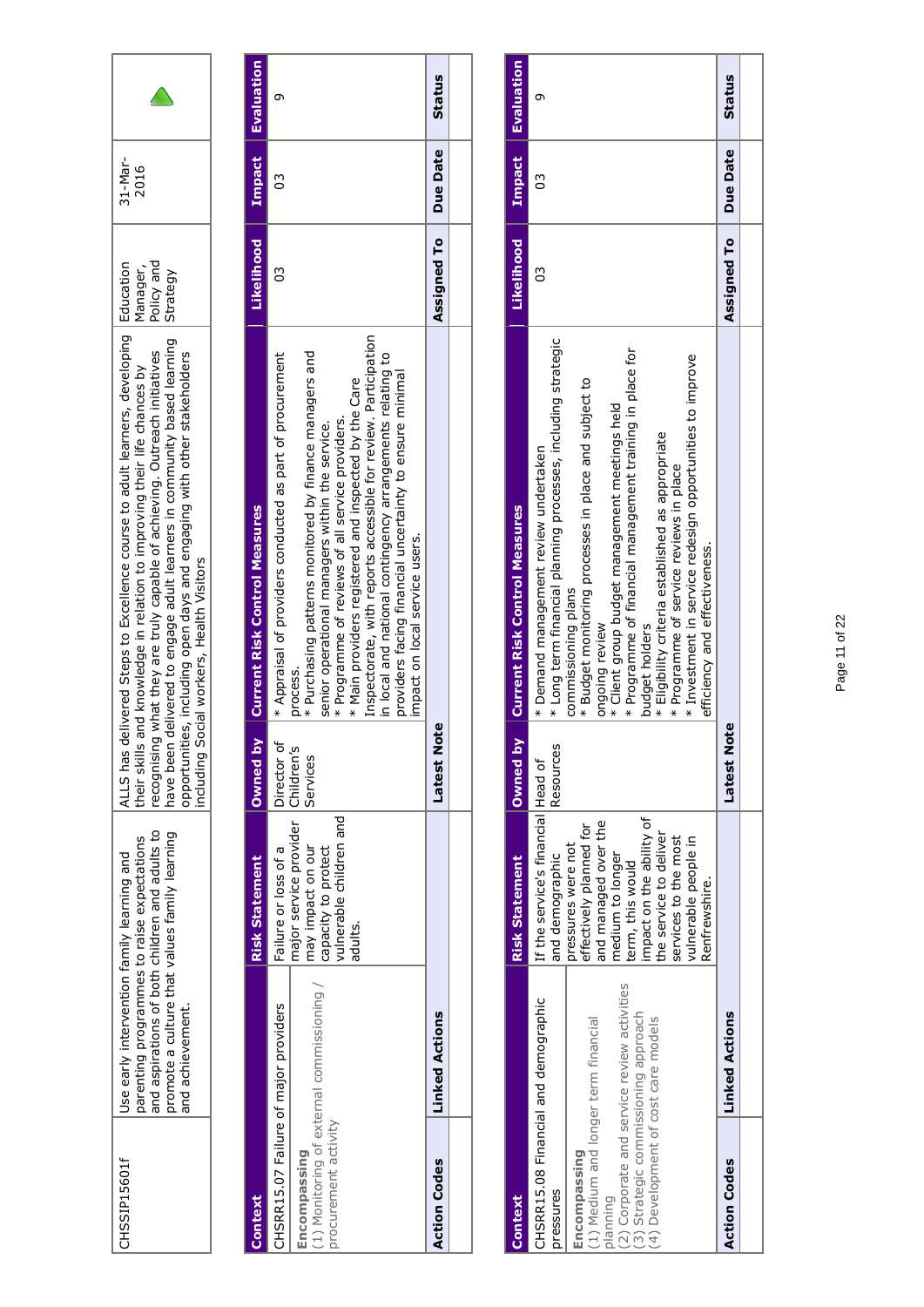| Context                                                                                     |                                                                                        | <b>Risk Statement</b>                                                                                                                                                                                                                                    | <b>Owned by</b> | <b>Current Risk Control Measures</b>                                                                                                      | Likelihood                                           | Impact          | Evaluation |
|---------------------------------------------------------------------------------------------|----------------------------------------------------------------------------------------|----------------------------------------------------------------------------------------------------------------------------------------------------------------------------------------------------------------------------------------------------------|-----------------|-------------------------------------------------------------------------------------------------------------------------------------------|------------------------------------------------------|-----------------|------------|
| CHSRR15.09 Health inequalities<br>(1) Health Improvement<br>Encompassing<br>(2) Partnership |                                                                                        | income inequalities and<br>behaviours results in a<br>levels of resilience and<br>population with higher<br>fewer opportunities to<br>individual risk-taking<br>levels of need, lower<br>resulting from long-<br>Health inequalities<br>term conditions, |                 | Targeted events such as Feelgood Renfrewshire<br>* Support for community led health activities<br>* Joint Health Improvement Manager<br>¥ | C                                                    | C               | σ          |
| <b>Action Codes</b>                                                                         | <b>Linked Actions</b>                                                                  | participate fully in their<br>communities.                                                                                                                                                                                                               | Jote<br>atest l |                                                                                                                                           | Assigned To                                          | <b>Due Date</b> | Status     |
| CHSSIP151603d                                                                               | Promote health and well-being among young<br>people through peer education programmes. |                                                                                                                                                                                                                                                          |                 | Awaiting update from Angela Conboy                                                                                                        | Education<br>Strategy)<br>Policy &<br><b>Vanager</b> | 31-Mar-<br>2016 |            |

| <b>Context</b>                                                                                                                                               |                                                                   | <b>Risk Statement</b>                                                                                                                                                                                            | ă<br>Owned         | <b>Current Risk Control Measures</b>                                                                                                                                                                                                                                                                                                                                                                                                                                                                                                                                                                                                                                                                                                                            | Likelihood                | Impact              | Evaluation    |
|--------------------------------------------------------------------------------------------------------------------------------------------------------------|-------------------------------------------------------------------|------------------------------------------------------------------------------------------------------------------------------------------------------------------------------------------------------------------|--------------------|-----------------------------------------------------------------------------------------------------------------------------------------------------------------------------------------------------------------------------------------------------------------------------------------------------------------------------------------------------------------------------------------------------------------------------------------------------------------------------------------------------------------------------------------------------------------------------------------------------------------------------------------------------------------------------------------------------------------------------------------------------------------|---------------------------|---------------------|---------------|
| (2) Promoting access to care and support<br>(1) Meeting main duties flowing from Act<br>CHSRR15.10 Equality duties<br>across minority groups<br>Encompassing |                                                                   | ത<br>nto force on 1 April. If<br>New duties relating to<br>the Equality Act come<br>service, there may be<br>elevant activities are<br>not prioritised by the<br>risk of future legal or<br>financial challenge. | Schools<br>Head of | Equality Alliance in Renfrewshire Group to promote and raise<br>* Equality and diversity training is offered to all employees<br>* Sensory Impairment Team provide specialist advice and<br>* Forums with minority groups established e.g. Disability<br>* Equality implications are identified as part of the board<br>* The service works with members of the Diversity and<br>* Signposting events held with West of Scotland Racial<br>* Participation in community planning and corporate<br>* The Equality Impact Assessment toolkit is being<br>support to local people and to Council staff.<br>with access to the iLearn system<br>awareness of equalities<br>equalities groups.<br>Equality Council<br>paper checklist<br>implemented<br>Access Panel | 03                        | C                   | თ             |
| <b>Action Codes</b>                                                                                                                                          | <b>Linked Actions</b>                                             |                                                                                                                                                                                                                  | Note<br>Latest     |                                                                                                                                                                                                                                                                                                                                                                                                                                                                                                                                                                                                                                                                                                                                                                 | Assigned To               | Due Date            | <b>Status</b> |
| CHSSIP151602d                                                                                                                                                | Continue to implement the provisions of the<br>Equality Act 2010. |                                                                                                                                                                                                                  |                    | An Equality and Human Rights Impact Assessment (EQHRIA) template has<br>been designed for use by teaching professionals and training will be                                                                                                                                                                                                                                                                                                                                                                                                                                                                                                                                                                                                                    | Management<br>Information | $31 - Mar-$<br>2016 |               |

## Page 12 of 22 Page 12 of 22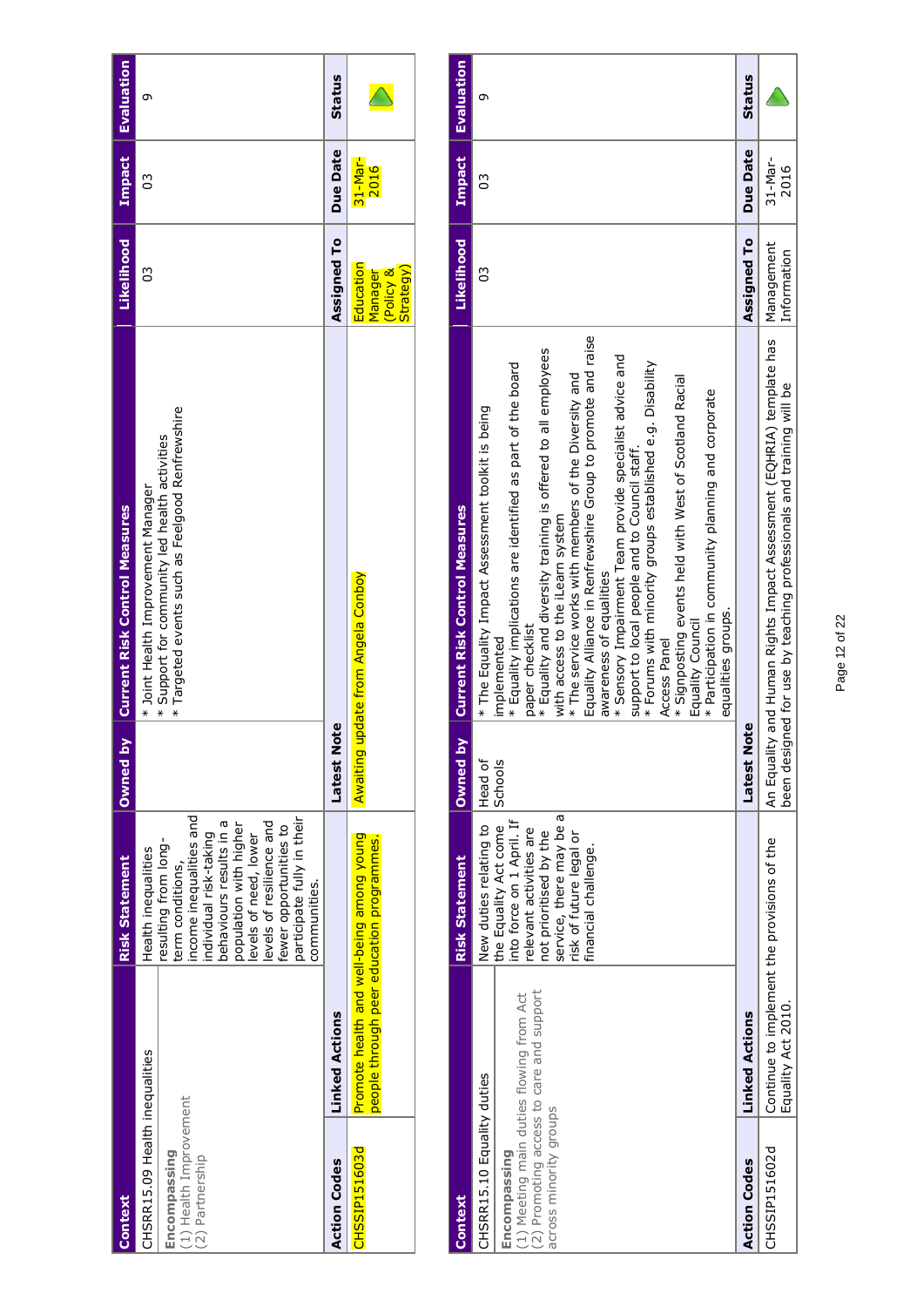|                                                                                                                                                                                                                                                                                                                                                                                                                                                                                                                                                                                                                                                                                                                                                                                            | <b>Evaluation</b><br>თ                                                                                                                                                                                                                                                                                        |
|--------------------------------------------------------------------------------------------------------------------------------------------------------------------------------------------------------------------------------------------------------------------------------------------------------------------------------------------------------------------------------------------------------------------------------------------------------------------------------------------------------------------------------------------------------------------------------------------------------------------------------------------------------------------------------------------------------------------------------------------------------------------------------------------|---------------------------------------------------------------------------------------------------------------------------------------------------------------------------------------------------------------------------------------------------------------------------------------------------------------|
|                                                                                                                                                                                                                                                                                                                                                                                                                                                                                                                                                                                                                                                                                                                                                                                            | Impact<br>C                                                                                                                                                                                                                                                                                                   |
| <b>Officer</b>                                                                                                                                                                                                                                                                                                                                                                                                                                                                                                                                                                                                                                                                                                                                                                             | Likelihood<br>C                                                                                                                                                                                                                                                                                               |
| lity Working Group (DEAR) Group on a quarterly basis to report on<br>The Soroptimists are represented on the DEAR group, and this has led to a<br>lity Lead for Children's Services continues to attend the Disability<br>fruitful relationship which has resulted in training on child trafficking being<br>any relevant departmental updates with members, and also disseminates<br>The Accessibility Policy is currently under review and it is anticipated that<br>on this to Head Teachers and Depute Head Teachers during<br>this will go to the January 2016 Education and Children Policy Board.<br>pertinent information with colleagues.<br>November and December 2015.<br>The Equality Lead for Children's<br>and Equality Working Group (DE<br>delivered in secondary schools. | * Data protection training and awareness sessions offered to<br>* Process developed for responding to requests for personal<br>* Process developed for managing electronic and manual<br><b>Current Risk Control Measures</b><br>record containing personal data<br>relevant staff within the service<br>data |
| delivered                                                                                                                                                                                                                                                                                                                                                                                                                                                                                                                                                                                                                                                                                                                                                                                  | Owned by                                                                                                                                                                                                                                                                                                      |
|                                                                                                                                                                                                                                                                                                                                                                                                                                                                                                                                                                                                                                                                                                                                                                                            | Failure to develop and<br>  data protection could<br>  lead to inappropriate<br>  sharing of sensitive<br>from the Information<br>potential sanctions<br>procedures around<br>mplement robust<br><b>Risk Statement</b><br>information and<br>Commissioner.                                                    |
|                                                                                                                                                                                                                                                                                                                                                                                                                                                                                                                                                                                                                                                                                                                                                                                            | Data sharing agreements<br>CHSRR15.11 Data protection<br>(1) Subject Access Requests<br>Encompassing<br>Context<br>(2)                                                                                                                                                                                        |

| <b>Action Codes</b> | <b>Linked Actions</b>                                                                                                                    | <b>Latest Note</b>                                                                                                                                                                                                                     | Assigned To   Due Date |                 | Statu |
|---------------------|------------------------------------------------------------------------------------------------------------------------------------------|----------------------------------------------------------------------------------------------------------------------------------------------------------------------------------------------------------------------------------------|------------------------|-----------------|-------|
| CHSSIP151602a       | managing and storing information policy in line  name has been updated<br>Review and implement changes to our<br>with national guidance. | Information on sharing information with parents and on changing a child's I Education<br>Further work on information sharing and information storing will be advised  GIRFEC<br>he multi-agency information sharing group.<br>tt<br>Nd | Manager:               | 31-Mar-<br>2016 |       |
|                     |                                                                                                                                          |                                                                                                                                                                                                                                        |                        |                 |       |

**Status**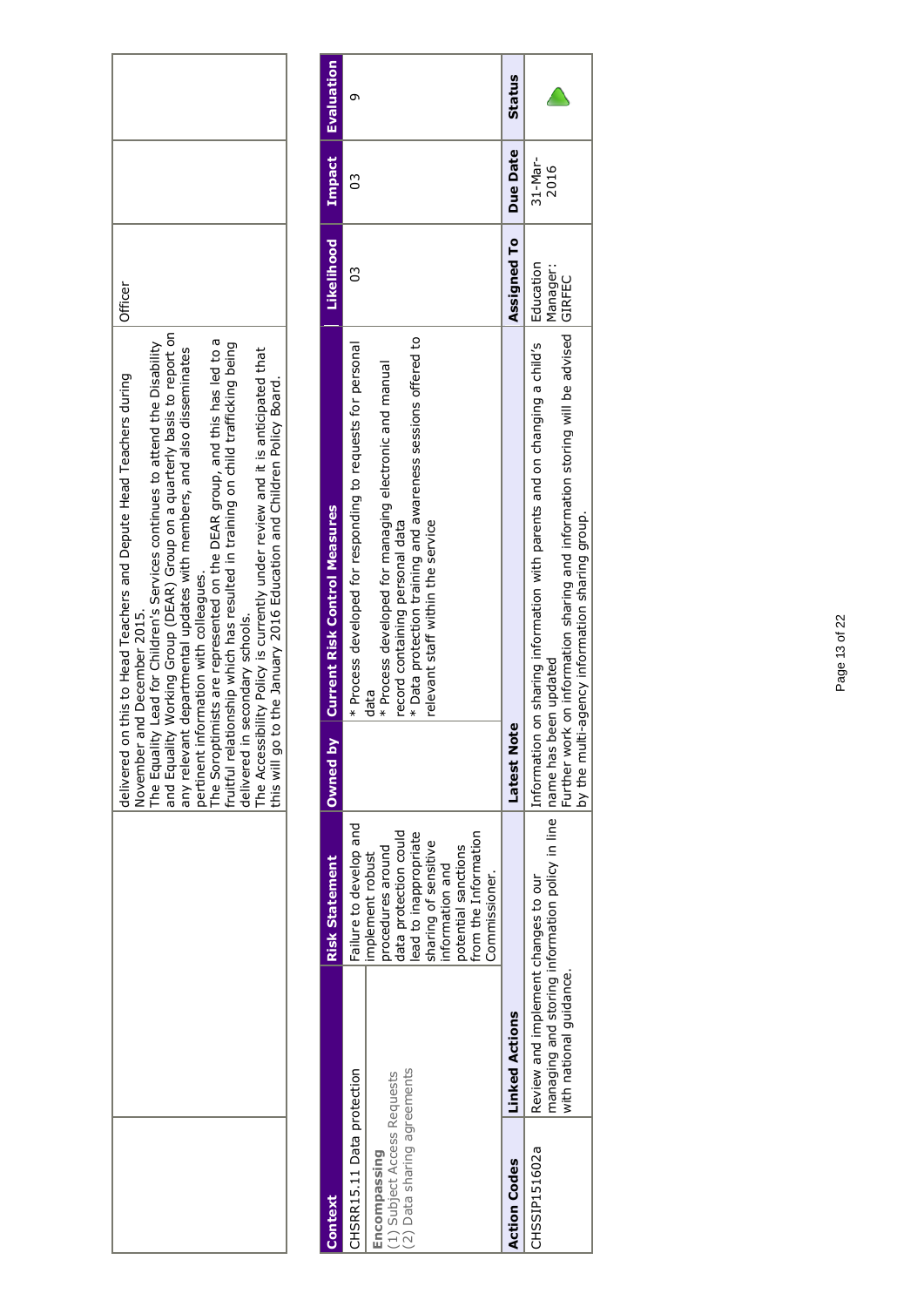| <b>Context</b>                                                                                                                                  |                                                                                         | <b>Risk Statement</b>                                                                                                                                                                                                                                                                       | Owned by                                | <b>Current Risk Control Measures</b>                                                                                                                                                                                                                                                                                                                                                                                                                                                                                                                                                                                 | Likelihood                                                                                     | <b>Impact</b>   | <b>Evaluation</b> |
|-------------------------------------------------------------------------------------------------------------------------------------------------|-----------------------------------------------------------------------------------------|---------------------------------------------------------------------------------------------------------------------------------------------------------------------------------------------------------------------------------------------------------------------------------------------|-----------------------------------------|----------------------------------------------------------------------------------------------------------------------------------------------------------------------------------------------------------------------------------------------------------------------------------------------------------------------------------------------------------------------------------------------------------------------------------------------------------------------------------------------------------------------------------------------------------------------------------------------------------------------|------------------------------------------------------------------------------------------------|-----------------|-------------------|
| CHSRR15.12 Continuous improvement<br>(2) Consolidation of CSE accreditation<br>(4) Case file auditing programme<br>Encompassing<br>Inspectorate | (3) Supported self-evaluation with the Care<br>(1) Public Service Information Framework | service. There is a risk<br>the burden of external<br>agenda will impact on<br>practice is key to the<br>activity and increase<br>service development<br>development of this<br>improvement of the<br>Self-evaluation of<br>performance and<br>that insufficient<br>continuous<br>scrutiny. | Director of<br>Children's<br>Services   | * Complaints monitoring allows for key areas of development<br>* Inspection overview submitted to board on 6 monthly basis<br>* Registered services subject to regular inspections by Care<br>* Support received from Care Inspectorate to develop self-<br>* Programme of self assessment rolled out across service<br>evaluation arrangements through for example a case file<br>using Public Service Improvement Framework (PSIF).<br>Inspectorate for the Social Work Service as a whole<br>* Regular programme of external scrutiny by Care<br>to be identified - update<br>auditing programme.<br>Inspectorate | CS                                                                                             | C               | Ō                 |
| <b>Action Codes</b>                                                                                                                             | <b>Linked Actions</b>                                                                   |                                                                                                                                                                                                                                                                                             | <b>Latest Note</b>                      |                                                                                                                                                                                                                                                                                                                                                                                                                                                                                                                                                                                                                      | Assigned To                                                                                    | Due Date        | <b>Status</b>     |
| CHSSIP151608d                                                                                                                                   | Continue to embed self-evaluation and<br>services.                                      | improvement across all our establishments and based on                                                                                                                                                                                                                                      | coming months.<br>Currently<br>School 4 | was launched in October 2015 and all supporting documentation in Planning and<br>curriculum is in the final stages of reviewing the current structure with the<br>education Scotland's core quality indicators. How Good Is Our<br>All establishments have now completed a revised self evaluation profile<br>a short life working group set up to review the Senior Phase<br>relation to the new framework will be issued to establishments in the<br>head teachers to make a decision by end October 2015.                                                                                                         | Curriculum and<br>Performance<br>Early Years<br>Education<br>Education<br>Manager,<br>Manager, | 31-Mar-<br>2016 |                   |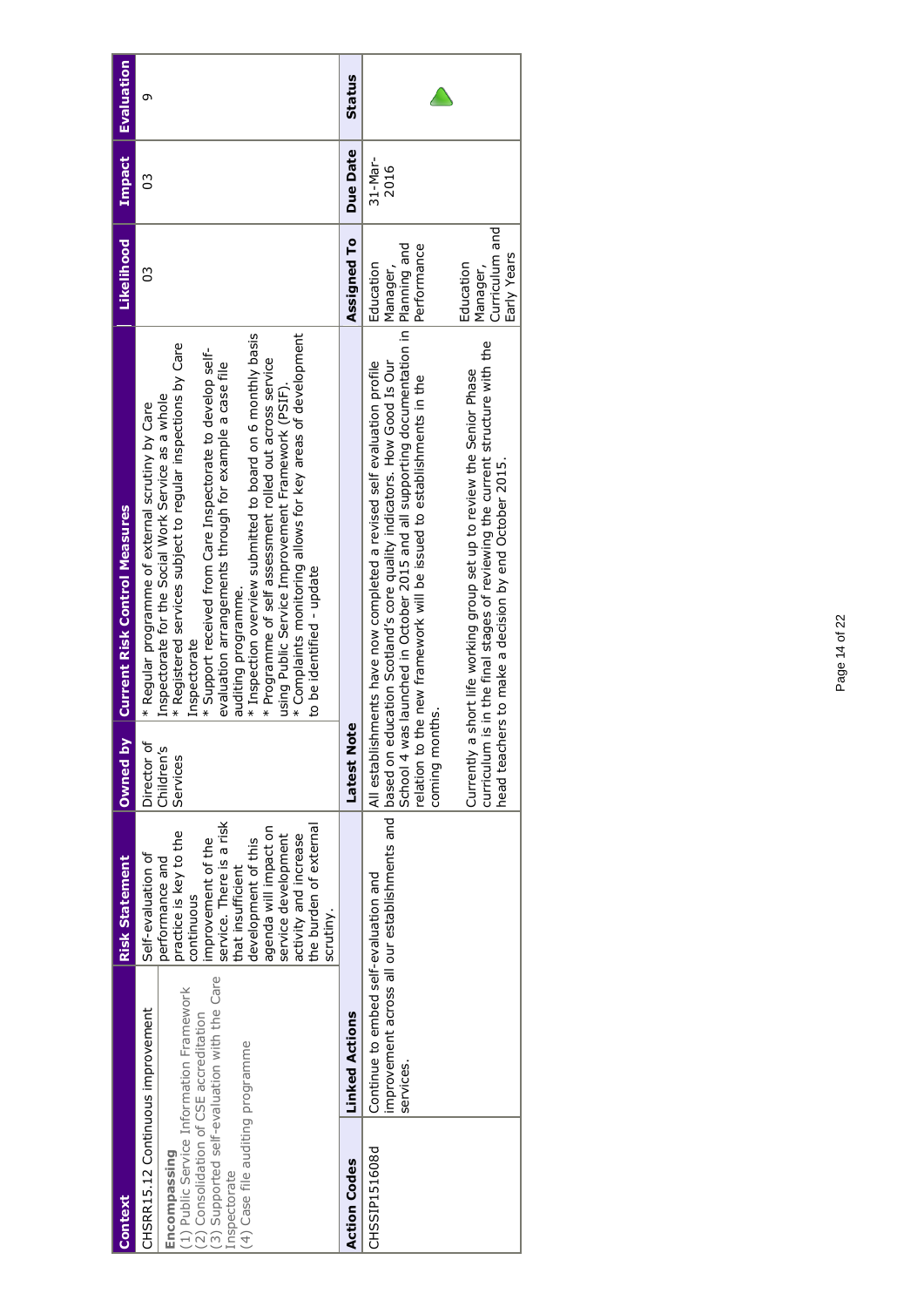| Context                                                                                                                                                            | <b>Risk Statement</b>                                                                                                        | Owned by | <b>Current Risk Control Measures</b>                                                                                                                                                                                                                                                                                   | Likelihood | Impact         | <b>Evaluation</b> |
|--------------------------------------------------------------------------------------------------------------------------------------------------------------------|------------------------------------------------------------------------------------------------------------------------------|----------|------------------------------------------------------------------------------------------------------------------------------------------------------------------------------------------------------------------------------------------------------------------------------------------------------------------------|------------|----------------|-------------------|
| CHSRR15.13 Educational Attainment                                                                                                                                  | The Council provides                                                                                                         | Head of  | Consistent use of GLOW across all establishments;                                                                                                                                                                                                                                                                      | 20         | $\overline{4}$ | $\infty$          |
| achievement for children and young people<br>We promote effective learning and raise<br>3 to 18, through the implementation of<br>Curriculum for Excellence. (CfE) | of the curriculum. It is<br>risk as failure to do so<br>schools in the delivery<br>essential to manage<br>services to assist | Schools  | Community learning and development services working in<br>Opportunities for continuing professional development in<br>partnership with schools; and<br>approaches and method.                                                                                                                                          |            |                |                   |
| Encompassing                                                                                                                                                       | effective learning and<br>might impact on our<br>capacity to promote                                                         |          | Support high quality teaching and learning: General teaching<br>Development and Professional Update is being implemented<br>Council Scotland (GTCS) - Professional Review and                                                                                                                                          |            |                |                   |
|                                                                                                                                                                    | teaching and provide<br>opportunities which<br>access to learning                                                            |          | eadership development programme for teachers at all levels.<br>High quality professional development opportunities through<br>for all teachers across Renfrewshire.                                                                                                                                                    |            |                |                   |
|                                                                                                                                                                    | and young people to<br>support our children<br>become successful                                                             |          | Recognise learners' achievement:                                                                                                                                                                                                                                                                                       |            |                |                   |
|                                                                                                                                                                    | individuals, effective<br>learners, confident                                                                                |          | Monitor the correlation between our established review<br>process and the inspection of the establishment.                                                                                                                                                                                                             |            |                |                   |
|                                                                                                                                                                    | responsible citizens<br>contributors and                                                                                     |          | Support school assemblies to recognise achievement.<br>Record achievement within pupil profiles; and                                                                                                                                                                                                                   |            |                |                   |
|                                                                                                                                                                    | In addition The Council                                                                                                      |          | Embed self-evaluation procedures:                                                                                                                                                                                                                                                                                      |            |                |                   |
|                                                                                                                                                                    | young people need for<br>provides a range of<br>develop the skills<br>programmes to                                          |          | Establishments and services engage in self evaluation to<br>Establishment review teams monitor performance.<br>improve learning and teaching; and                                                                                                                                                                      |            |                |                   |
|                                                                                                                                                                    | adult life. It is essential<br>to manage risk as                                                                             |          | Raise levels of attainment:                                                                                                                                                                                                                                                                                            |            |                |                   |
|                                                                                                                                                                    | impact on our capacity<br>failure to do so might<br>people into positive<br>to support young<br>destinations                 |          | Senior phase curriculum to ensure the underlying principles<br>Continue to monitor the impact of the Support for Learning,<br>Implement new National Qualifications across all secondary<br>L&WG to ensure this initiative supports employability.<br>of CfE are embedded within programmes.<br>schools.               |            |                |                   |
|                                                                                                                                                                    |                                                                                                                              |          | such as Saltire awards, City and Guilds and ASDAN and SQA<br>pupils achieving qualifications for completing courses in City<br>The number of pupils participating in learning experiences<br>vocational programmes is monitored; and The number of<br>and Guilds, ASDAN and SQA vocational programmes is<br>monitored. |            |                |                   |
|                                                                                                                                                                    |                                                                                                                              |          |                                                                                                                                                                                                                                                                                                                        |            |                |                   |

Page 15 of 22 Page 15 of 22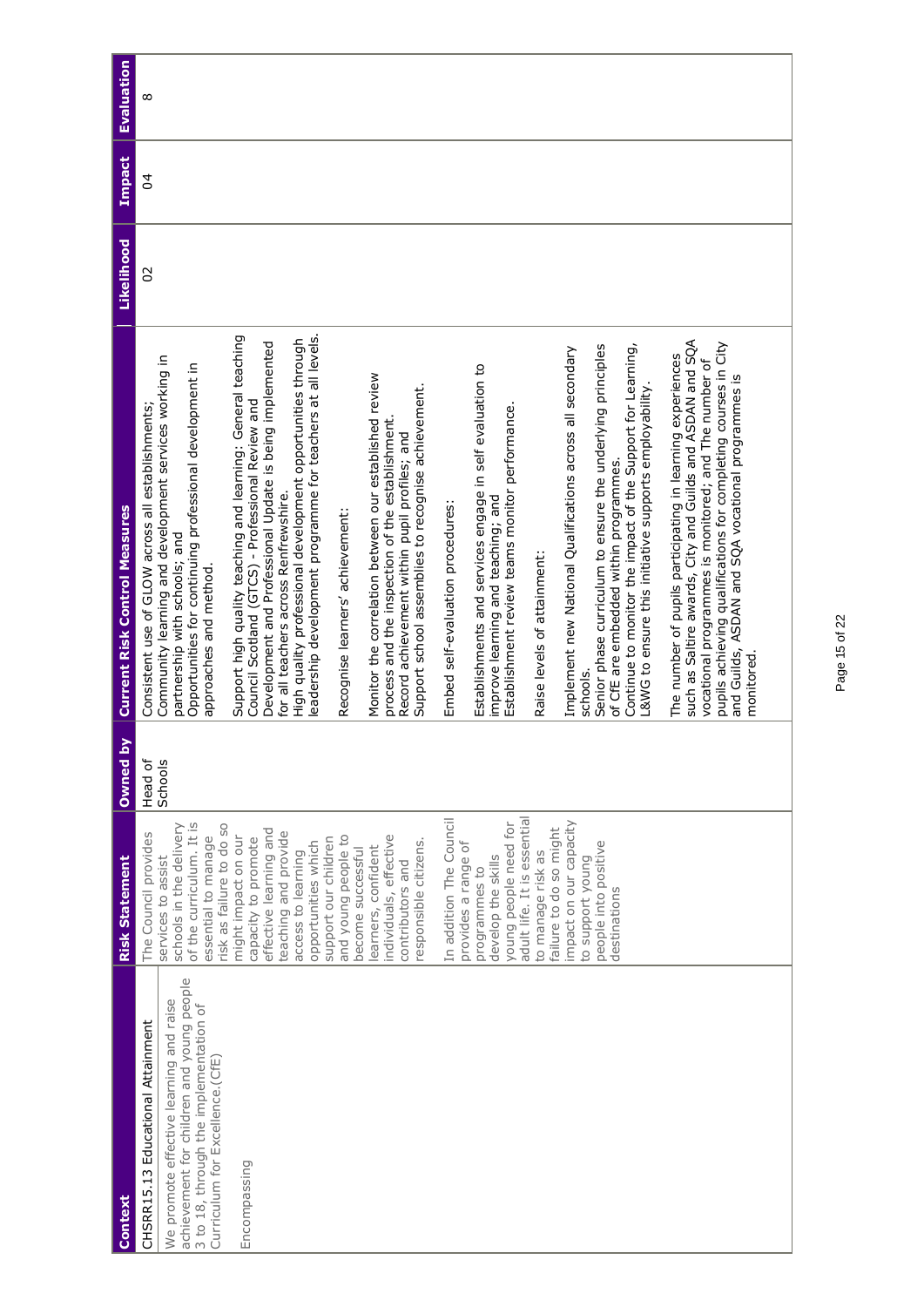| <b>Action Codes</b> | <b>Linked Actions</b>                                                                                                                                                                               | <b>Note</b><br>Latest                                                                                                                                                                                                                                                                                                                                                                                                                                                                                                                                                                                                                                | Assigned To                                            | Due Date          | <b>Status</b> |
|---------------------|-----------------------------------------------------------------------------------------------------------------------------------------------------------------------------------------------------|------------------------------------------------------------------------------------------------------------------------------------------------------------------------------------------------------------------------------------------------------------------------------------------------------------------------------------------------------------------------------------------------------------------------------------------------------------------------------------------------------------------------------------------------------------------------------------------------------------------------------------------------------|--------------------------------------------------------|-------------------|---------------|
| CHSSIP151603e       | Tackle inequality in life chances which arise as<br>a result of deprivation or other factors                                                                                                        | children and young people who are living in poverty and/or are experiencing<br>monitoring of pupil progress with a view to providing additional supports for<br>has been set up to reduce the impact of low income on educational<br>attainment. The resource has been allocated to schools to be used at the<br>In response to the Tackling Poverty report, a cost of the school day fund<br>discretion of the head teacher. Allocation of resource is based on the<br>number of pupils in each school within SIMD 1 & 2 by income data.<br>All secondary schools are using SIMD data to support tracking and<br>barriers to learning.              | All managers                                           | 31-Mar-<br>2016   |               |
| CHSSIP151604b       | Continue to develop the curriculum to ensure<br>all children receive their entitlement under<br>Curriculum for Excellence.                                                                          | underway includes: the design of assessment tasks, familiarisation<br>engagement with the Council's Tackling Poverty programme, and a review<br>evidence of progression in a range of ways and the moderation process is<br>All establishments are planning for assessment and practitioners gather<br>with Education Scotland materials, Train the Trainers sessions, work to<br>well embedded across all sectors at cluster level within the authority.<br>evaluate attainment and achievement, modern languages training,<br>of the Senior Phase curriculum.<br>Activity                                                                          | Curriculum and<br>Early Years<br>Education<br>Manager; | $31-Nar-$<br>2016 |               |
| CHSSIP151604d       | secondary sector to ensure learners experience<br>Review our provision of social, emotional and<br>behavioural needs (SEBN) support to the<br>their entitlement under Curriculum for<br>Excellence. | involving education, social work and West College Scotland took<br>ition with some stakeholders has taken place<br>place in June 2015 to inform direction of strategy<br>Steering group set up<br>Meeting<br>Consulta                                                                                                                                                                                                                                                                                                                                                                                                                                | Education<br>Manager;<br><b>GIRFEC</b>                 | $31-Nar-$<br>2016 |               |
| CHSSIP151604e       | needs of all learners are met, particularly those<br>Review processes and practice to ensure the<br>who are outwith mainstream education<br>provision.                                              | New framework for transport providers of children with additional support<br>Action plan from review of Specialist support and LAC teams being<br>for Looked after Children outwith Renfrewshire reviewed<br>needs being developed<br>progressed<br>Protocol                                                                                                                                                                                                                                                                                                                                                                                         | Education<br>Manager;<br>GIRFEC                        | 31-Mar-<br>2016   |               |
| CHSSIP151604f       | Promote wider education achievement through<br>accredited and non-accredited awards.                                                                                                                | Skill Areas of communication, numeracy, ICT, Problem solving and working<br>SQA Level 4 Everyday Communication accredited qualifications as a result<br>ALLS provided accredited SQA learning opportunities in the five SQA Core<br>To date 20 ESOL learners have received SQA Level 3 in Everyday Life and<br>2015 organised by ALLS. Every learner received a Certificate to recognise<br>with others. To date 24 learners have achieved accreditation with ALLS.<br>Over three hundred adult learners attended a celebration event in June<br>their achievements for accredited and non-accredited learning.<br>of attending ALLS ESOL provision. | Policy and<br>Education<br>Manager,<br>Strategy        | $31-Nar-$<br>2016 |               |
| CHSSIP151604j       | Develop and implement an action plan for                                                                                                                                                            | Action plan in place.                                                                                                                                                                                                                                                                                                                                                                                                                                                                                                                                                                                                                                | Education                                              | $31-Nar-$         |               |

Page 16 of 22 Page 16 of 22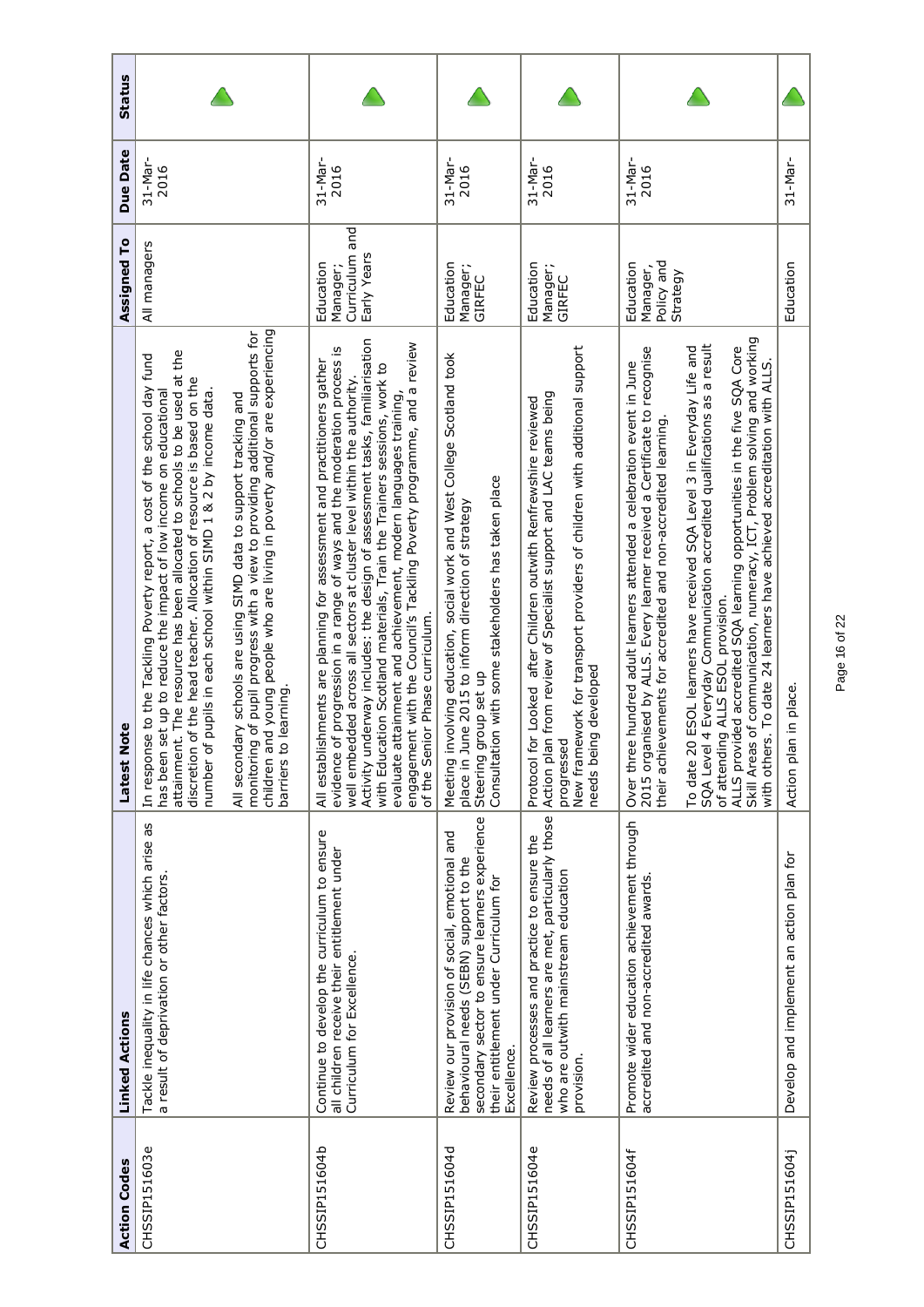|                                          | improving the attainment of looked after<br>children. |                                                                       |                     |                                                                                                                                                                                            | Manager;<br>GIRFEC                 | 2016            |                   |
|------------------------------------------|-------------------------------------------------------|-----------------------------------------------------------------------|---------------------|--------------------------------------------------------------------------------------------------------------------------------------------------------------------------------------------|------------------------------------|-----------------|-------------------|
|                                          |                                                       |                                                                       |                     |                                                                                                                                                                                            |                                    |                 |                   |
| Context                                  |                                                       | <b>Risk Statement</b>                                                 | $\geq$<br>Owned     | <b>Current Risk Control Measures</b>                                                                                                                                                       | Likelihood                         | Impact          | <b>Evaluation</b> |
| CHSRR15.14 Property                      |                                                       | Children's Services                                                   | Head of<br>Schools  | Liaise closely with the corporate asset management section in                                                                                                                              | 20                                 | $\overline{6}$  | $\infty$          |
| Children, young people and staff benefit |                                                       | continues to review<br>and improve the                                |                     | relation to the corporate asset management strategy;                                                                                                                                       |                                    |                 |                   |
| from an enhanced learning environment    |                                                       | condition of schools. It<br>is essential that we                      |                     | Participate in external evaluation of programmes as<br>appropriate;                                                                                                                        |                                    |                 |                   |
|                                          |                                                       | manage risks and take<br>steps to address the<br>deterioration of the |                     | Support the corporate landlord to improve maintenance<br>arrangements in all Children's Services establishments;                                                                           |                                    |                 |                   |
|                                          |                                                       | estate through a school                                               |                     |                                                                                                                                                                                            |                                    |                 |                   |
|                                          |                                                       | financial risk and aims<br>plan which considers<br>estate management  |                     | financial risks are in place via established financial monitoring<br>Financial monitoring arrangements to highlight potential<br>meetings;                                                 |                                    |                 |                   |
|                                          |                                                       | to mitigate against                                                   |                     |                                                                                                                                                                                            |                                    |                 |                   |
|                                          |                                                       | health and safety                                                     |                     | Performance measurement systems (annual core fact                                                                                                                                          |                                    |                 |                   |
|                                          |                                                       | disruption to school<br>concerns and                                  |                     | further development of the school estate management plan;<br>analysis) are in place to determine future investment and                                                                     |                                    |                 |                   |
|                                          |                                                       | life.                                                                 |                     | consumption throughout the Children's Services estate;<br>Meetings involving Children's Services and the energy<br>management unit are established to monitor energy                       |                                    |                 |                   |
|                                          |                                                       |                                                                       |                     | Strategic health and safety monitoring groups are<br>established;                                                                                                                          |                                    |                 |                   |
|                                          |                                                       |                                                                       |                     | School health and safety liaison groups are operating where<br>appropriate;                                                                                                                |                                    |                 |                   |
|                                          |                                                       |                                                                       |                     | Health and safety sub group meetings are in place; and                                                                                                                                     |                                    |                 |                   |
|                                          |                                                       |                                                                       |                     | School disruption management plans are in place where<br>appropriate.                                                                                                                      |                                    |                 |                   |
| <b>Action Codes</b>                      | <b>Linked Actions</b>                                 |                                                                       | Note<br>Latest      |                                                                                                                                                                                            | Assigned To                        | Due Date        | <b>Status</b>     |
| CHSSIP151608f                            | estate management plan.                               | Continue to develop and implement the school                          | Phase 1a<br>emerge. | underway and all projects are developing on programme.<br>Early warning systems are in place to identify potential risks as they<br>of the current School Estate Management plan (SEMP) is | Resources<br>Education<br>Manager, | 31-Mar-<br>2016 |                   |

# Page 17 of 22 Page 17 of 22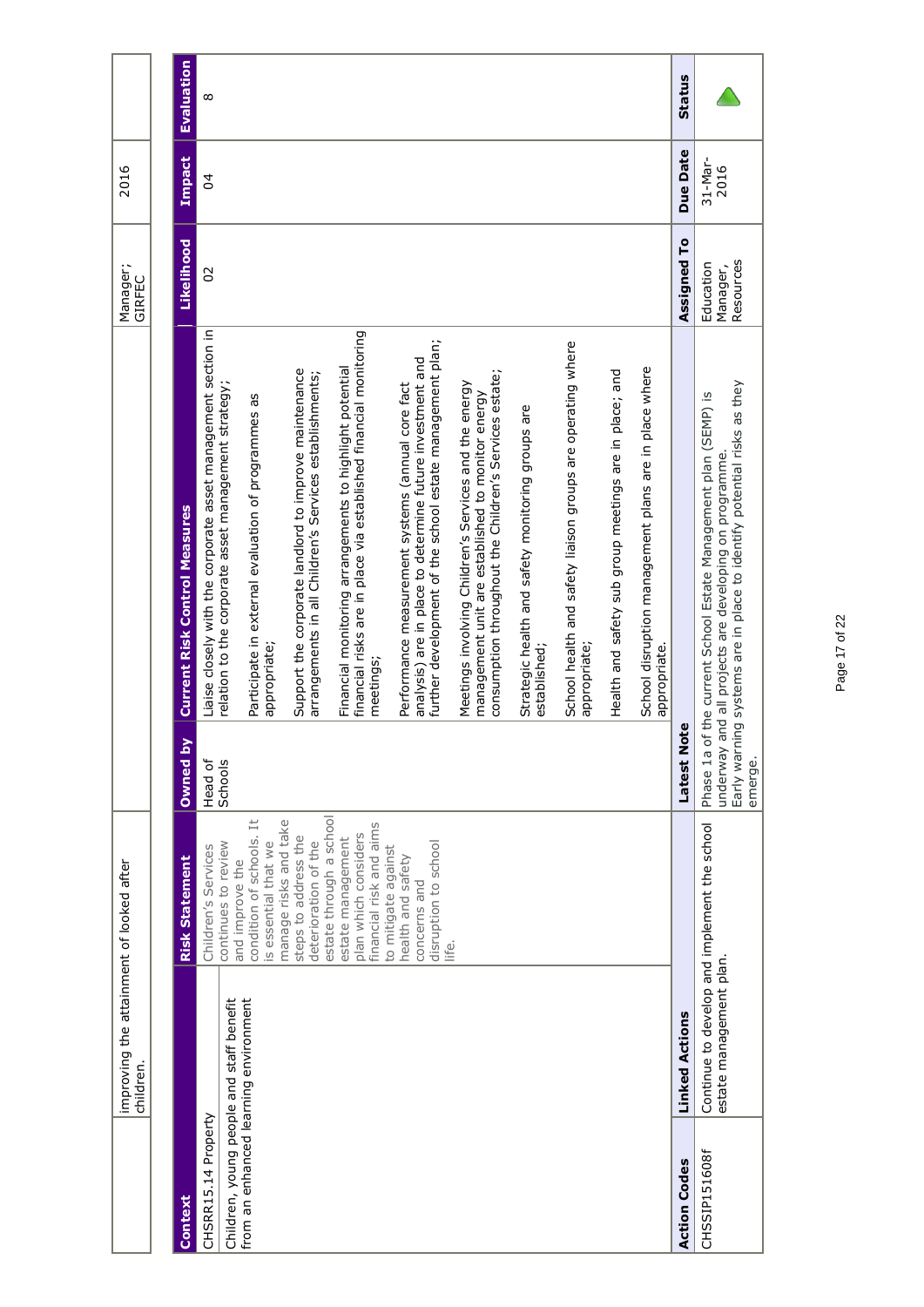| Context                                                                                                                                                                  | <b>Risk Statement</b>                                                                                                                                                                                                                                                                                                                                                                      | Owned by                              | <b>Current Risk Control Measures</b>                                                                                                                                                                                                                                                                                                                                                                                                                                                                                                                                        | Likelihood           | <b>Impact</b>   | <b>Evaluation</b> |
|--------------------------------------------------------------------------------------------------------------------------------------------------------------------------|--------------------------------------------------------------------------------------------------------------------------------------------------------------------------------------------------------------------------------------------------------------------------------------------------------------------------------------------------------------------------------------------|---------------------------------------|-----------------------------------------------------------------------------------------------------------------------------------------------------------------------------------------------------------------------------------------------------------------------------------------------------------------------------------------------------------------------------------------------------------------------------------------------------------------------------------------------------------------------------------------------------------------------------|----------------------|-----------------|-------------------|
| (1) Employee safety and wellbeing in the<br>CHSRR15.15 Health and Safety<br>Encompassing<br>community                                                                    | the service to provide a<br>impact on the ability of<br>The Health and Safety<br>comprehensive range<br>environment for staff<br>(including violence to<br>supported through a<br>of frontline staff is<br>achieved this may<br>compliance is not<br>procedures. If full<br>of policies and<br>safe working<br>staff).                                                                     | Director of<br>Children's<br>Services | reviewed on a regular basis by Social Work Health and Safety<br>* Recording of accidents and violent incidents, with statistics<br>* Moving and Handling training provided as part of ongoing<br>programme of staff training on health and safety issues.<br>* Completion of individual risk assessments for clients<br>* Interview rooms in location fitted with alarms and<br>* Guidance on effective use of equipment in place<br>* Warning flag system in place on SWIFT<br>* Guidance on driving and transport use<br>toughened glass where appropriate.<br>Committee. | 20                   | 24              | ∞                 |
| <b>Action Codes</b>                                                                                                                                                      | <b>Linked Actions</b>                                                                                                                                                                                                                                                                                                                                                                      | lote<br><b>Latest N</b>               |                                                                                                                                                                                                                                                                                                                                                                                                                                                                                                                                                                             | Assigned To          | Due Date        | <b>Status</b>     |
| CHSRR15.15a                                                                                                                                                              |                                                                                                                                                                                                                                                                                                                                                                                            | and<br>All Health<br>safeguard        | Safety Management Systems continue to operate to<br>the health and wellbeing of all service users.                                                                                                                                                                                                                                                                                                                                                                                                                                                                          | Resources<br>Manager | 31-Mar-<br>2016 |                   |
| Context                                                                                                                                                                  | <b>Risk Statement</b>                                                                                                                                                                                                                                                                                                                                                                      | Owned by                              | <b>Current Risk Control Measures</b>                                                                                                                                                                                                                                                                                                                                                                                                                                                                                                                                        | Likelihood           | <b>Impact</b>   | <b>Evaluation</b> |
| employees or the reputation of the service.<br>(1) Disruptive events that impact on the<br>community, the environment, our<br>CHSRR15.16 Incident Response<br>Management | disruptive events such<br>planning for potential<br>as those reflected<br>preparation and<br>Any ineffective                                                                                                                                                                                                                                                                               | Director of<br>Children's<br>Services | * Business continuity plans in place for all Children's Services<br>* Senior Manager participation in corporate and service level<br>establishments and subject to ongoing review. Service has<br>working groups to discuss and develop civil contingencies<br>arrangements.                                                                                                                                                                                                                                                                                                | $\overline{C}$       | C <sub>3</sub>  | م                 |
|                                                                                                                                                                          | way minimises harm to<br>effectively respond and<br>manage the event in a<br>within the Community<br>adult protection etc.)<br>directly relate to the<br>the community, our<br>offenders, child and<br>services inability to<br>employees and the<br>Risk Register, that<br>services statutory<br>may result in the<br>reputation of the<br>obligations (e.g.<br>Management of<br>service. |                                       | and being rolled out across other client groups. This is crucial<br>* Electronic care records developed and held for all children,<br>* Civil contingencies training for senior managers and<br>assessed risks and identified areas where there is no<br>acceptable tolerance for the non-delivery of services.<br>to the ability of staff to access files required off-site.<br>relevant staff.                                                                                                                                                                            |                      |                 |                   |

Page 18 of 22 Page 18 of 22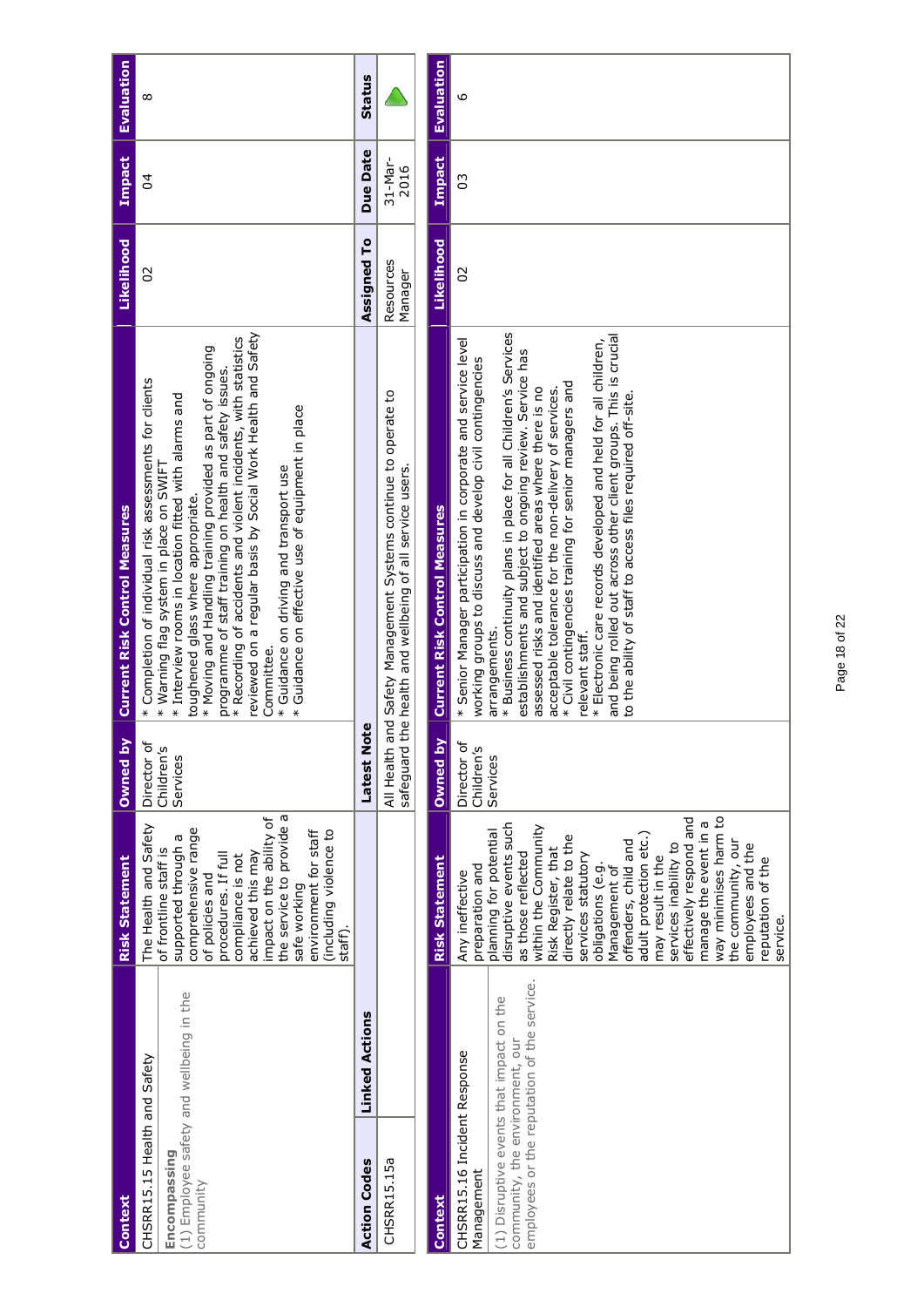| <b>Action Codes</b> | <b>Linked Actions</b> | lote<br>atest                                                                                                                                                                                          | Assigned To Due Date               |                 | <b>Status</b> |
|---------------------|-----------------------|--------------------------------------------------------------------------------------------------------------------------------------------------------------------------------------------------------|------------------------------------|-----------------|---------------|
| <b>HSRR15.16a</b>   |                       | and working groups to ensure systems are in place to restore<br>Officers from Children's Services continue to support all Corporate<br>in the event of disruptive incidents.<br>nitiatives<br>services | cesources<br>Education<br>lanager, | 31-Mar-<br>2016 | $\triangle$   |
|                     |                       |                                                                                                                                                                                                        |                                    |                 |               |

|                                |                                                                                                                                         |                                                                                                                                                                                                                                                     | Owned by               | <b>Current Risk Control Measures</b>                                                                                                                                                                                                                                                                                                                                                                                                                                                                                                                                                                                                                                            | Likelihood            |                 |               |
|--------------------------------|-----------------------------------------------------------------------------------------------------------------------------------------|-----------------------------------------------------------------------------------------------------------------------------------------------------------------------------------------------------------------------------------------------------|------------------------|---------------------------------------------------------------------------------------------------------------------------------------------------------------------------------------------------------------------------------------------------------------------------------------------------------------------------------------------------------------------------------------------------------------------------------------------------------------------------------------------------------------------------------------------------------------------------------------------------------------------------------------------------------------------------------|-----------------------|-----------------|---------------|
| Context                        |                                                                                                                                         | <b>Risk Statement</b>                                                                                                                                                                                                                               |                        |                                                                                                                                                                                                                                                                                                                                                                                                                                                                                                                                                                                                                                                                                 |                       | Impact          | Evaluation    |
| CHSRR15.17 Business Continuity |                                                                                                                                         | Non availability of                                                                                                                                                                                                                                 | Director of            | * Corporate Landlord management of Children's Services                                                                                                                                                                                                                                                                                                                                                                                                                                                                                                                                                                                                                          | SO                    | C               | G             |
| Encompassing                   | (1) Non-availability of premises, employees<br>or systems impacting on services/functions                                               | power failure etc) may<br>significant numbers of<br>front-line staff and/or<br>through fire or flood<br>(1) premises either<br>telephony, Swift,<br>impact on service<br>result in adverse<br>(2) key staff or<br>(3) systems<br>provision.<br>etc; | Children's<br>Services | * Business continuity plans in place for every social work unit<br>* Corporate policies and processes in place regarding system<br>* Investment programme undertaken to ensure social work<br>* SWIFT guidance regularly updated and communicated to<br>Service, with feedback provided to wider staffing group.<br>* Programme of audit undertaken by Health and Safety<br>staff, with system subject to ongoing programme of<br>* Rigorous implementation of corporate absence<br>properties and associated procedures in place.<br>management and support policies.<br>and subject to ongoing review<br>premises are fit for purpose.<br>failure e.g. helpdesk<br>upgrading. |                       |                 |               |
| <b>Action Codes</b>            | <b>Linked Actions</b>                                                                                                                   |                                                                                                                                                                                                                                                     | <b>e</b><br>Latest No  |                                                                                                                                                                                                                                                                                                                                                                                                                                                                                                                                                                                                                                                                                 | Assigned To           | <b>Due Date</b> | <b>Status</b> |
| CHSRR15.17a                    | monitoring effectiveness of existing controls.<br>Ongoing monitoring of risk of any changes.<br>Ongoing implementation, building on and |                                                                                                                                                                                                                                                     |                        | We continue to attend Corporate Risk Management Group(CRMG) and Crisis Education<br>and Resilience Management Group, we regularly test resilience and update<br>Continuity Plans and restoration documents                                                                                                                                                                                                                                                                                                                                                                                                                                                                      | Resources<br>Manager, | 31-Mar-<br>2016 |               |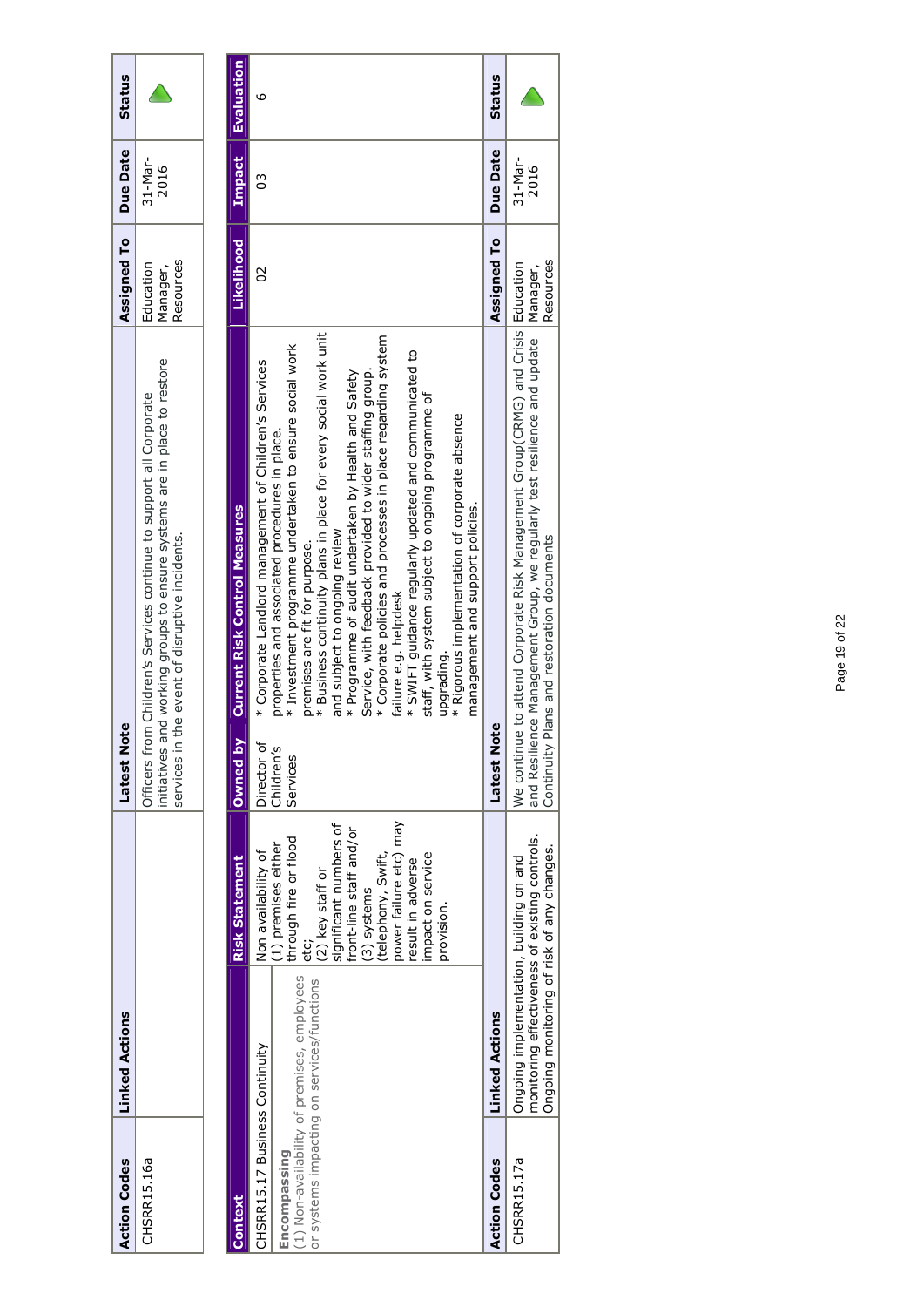| Context                                |                                                                                           | <b>Risk Statement</b>                                               | $\geq$<br><b>Owned</b>                | <b>Current Risk Control Measures</b>                                                                                                            | Likelihood            | Impact          | Evaluation    |
|----------------------------------------|-------------------------------------------------------------------------------------------|---------------------------------------------------------------------|---------------------------------------|-------------------------------------------------------------------------------------------------------------------------------------------------|-----------------------|-----------------|---------------|
| We value and enjoy our environment and | CHSRR15.18 Environmental Sustainability                                                   | Children's Services is<br>environmental<br>committed to             | Director of<br>Children's<br>Services | Contribute to the design process for new and refurbished<br>Children's Services buildings;                                                      | SO                    | 30              | م             |
| improve it for future generations      |                                                                                           | sustainability through<br>refurbishment<br>new build and            |                                       | Monitor energy consumption in all Children's Services<br>establishments; and                                                                    |                       |                 |               |
|                                        |                                                                                           | programmes and the<br>development and                               |                                       | Promote good housekeeping as an essential aspect of<br>property management.                                                                     |                       |                 |               |
|                                        |                                                                                           | maintenance of the<br>Children's Services<br>estate. We must        |                                       | learning and teaching through the promotion of sustainable<br>Continue to promote approaches to high quality, effective                         |                       |                 |               |
|                                        |                                                                                           | manage risks inherent<br>in inefficient buildings                   |                                       | development and Global Citizenship.                                                                                                             |                       |                 |               |
|                                        |                                                                                           | properties with lower<br>design of sustainable<br>by supporting the |                                       |                                                                                                                                                 |                       |                 |               |
|                                        |                                                                                           | must also support the<br>carbon footprints. We                      |                                       |                                                                                                                                                 |                       |                 |               |
|                                        |                                                                                           | development of                                                      |                                       |                                                                                                                                                 |                       |                 |               |
|                                        |                                                                                           | sustainability in schools<br>environmental                          |                                       |                                                                                                                                                 |                       |                 |               |
|                                        |                                                                                           | through a range of                                                  |                                       |                                                                                                                                                 |                       |                 |               |
|                                        |                                                                                           | is essential to manage<br>curricular activities. It                 |                                       |                                                                                                                                                 |                       |                 |               |
|                                        |                                                                                           | risk to prevent the                                                 |                                       |                                                                                                                                                 |                       |                 |               |
|                                        |                                                                                           | further deterioration of<br>the built and natural                   |                                       |                                                                                                                                                 |                       |                 |               |
|                                        |                                                                                           | environment by                                                      |                                       |                                                                                                                                                 |                       |                 |               |
|                                        |                                                                                           | people are taught to<br>ensuring that young                         |                                       |                                                                                                                                                 |                       |                 |               |
|                                        |                                                                                           | value, respect and be<br>responsible towards                        |                                       |                                                                                                                                                 |                       |                 |               |
| <b>Action Codes</b>                    | <b>Linked Actions</b>                                                                     | the environment.                                                    | Note<br>Latest                        |                                                                                                                                                 | Assigned To           | Due Date        | <b>Status</b> |
| CHSRR15.18a                            | Environment: Review control measures on an<br>annual basis conducting a mid year audit of |                                                                     | The Ener                              | gy Management Unit (EMU) continues to support the development<br>of all SEMP projects; contributing to the sustainability of the school estate. | Education<br>Manager, | 31-Mar-<br>2016 |               |
|                                        | energy consumption in Children's Services                                                 |                                                                     |                                       |                                                                                                                                                 | Resources             |                 |               |
|                                        | establishments                                                                            |                                                                     | The EMU                               | has provided a mid-year consumption report. The Finance Team,<br>within Children's Services, has highlighted that further discussion is         |                       |                 |               |
|                                        |                                                                                           |                                                                     | required                              | with the energy team regarding the quality of the information                                                                                   |                       |                 |               |
|                                        |                                                                                           |                                                                     | supplied.                             |                                                                                                                                                 |                       |                 |               |

Page 20 of 22 Page 20 of 22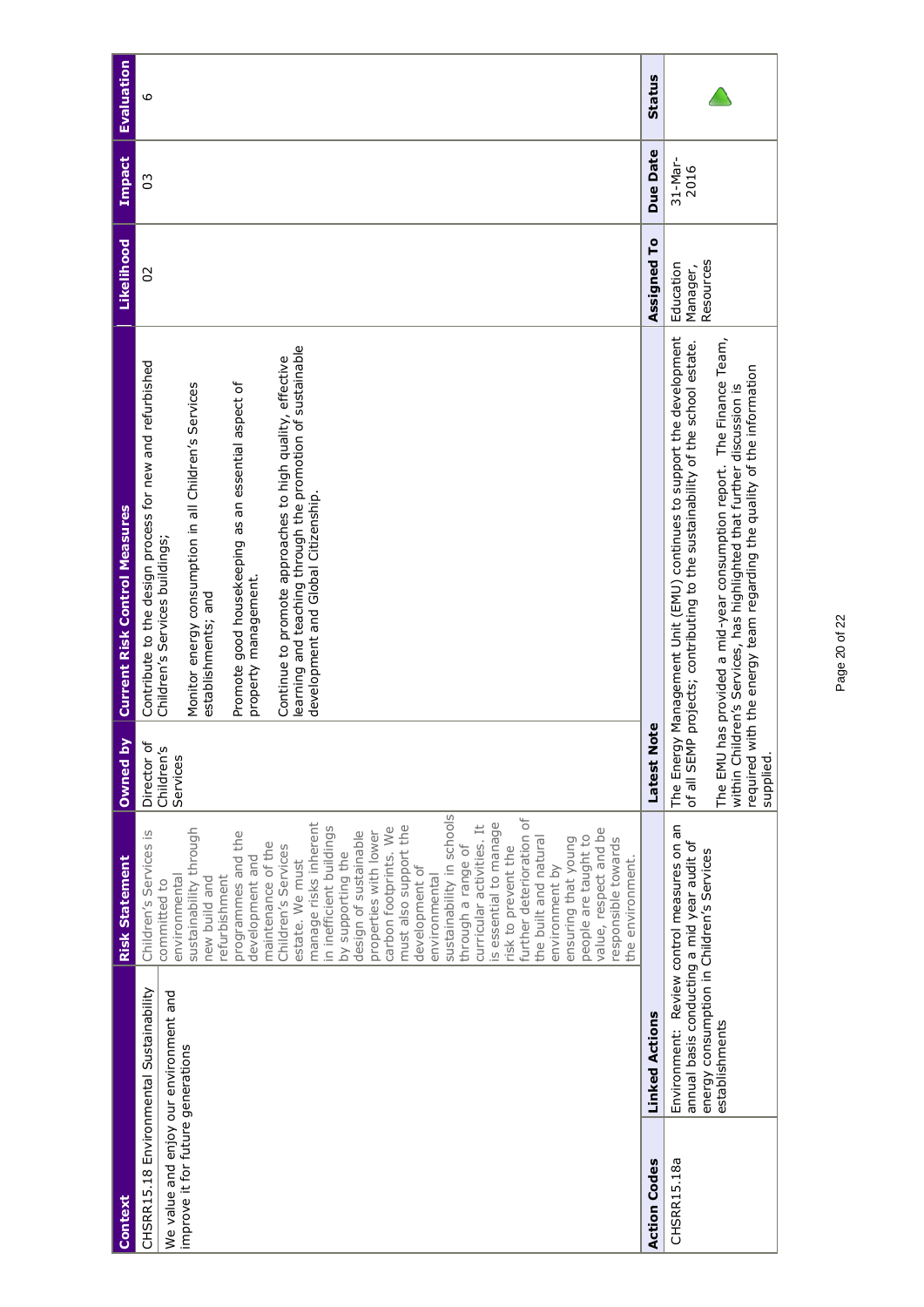| Context                                                                           |                                                                                                                             | <b>Risk Statement</b>                                                    | Owned by               | <b>Current Risk Control Measures</b>                                                                                                                                                                                                                                                     | Likelihood                                  | <b>Impact</b>   | <b>Evaluation</b> |
|-----------------------------------------------------------------------------------|-----------------------------------------------------------------------------------------------------------------------------|--------------------------------------------------------------------------|------------------------|------------------------------------------------------------------------------------------------------------------------------------------------------------------------------------------------------------------------------------------------------------------------------------------|---------------------------------------------|-----------------|-------------------|
| CHSRR15.19 Lifelong Learning                                                      |                                                                                                                             | Children's Services                                                      | Director of            | The number of pupils participating in learning experiences                                                                                                                                                                                                                               | 20                                          | C <sub>3</sub>  | م                 |
| We promote effective learning and raise<br>achievement for all children and young |                                                                                                                             | young people and adult<br>learning services for<br>delivers community    | Children's<br>Services | such as Saltire awards and vocational programmes is<br>monitored;                                                                                                                                                                                                                        |                                             |                 |                   |
| people 3 to 18, through the                                                       | implementation of curriculum for excellence.                                                                                | learners. It is essential<br>failure to do so might<br>to manage risk as |                        | The number of pupils achieving qualifications for completing<br>courses in City and Guilds and ASDAN and vocationa<br>programmes is monitored;                                                                                                                                           |                                             |                 |                   |
|                                                                                   |                                                                                                                             | impact on our capacity<br>to deliver community<br>learning and youth     |                        | The number of adults participating in adult education classes<br>is monitored;                                                                                                                                                                                                           |                                             |                 |                   |
|                                                                                   |                                                                                                                             | strategies to support<br>young people and<br>adults fulfil their         |                        | The number of adults successfully completing adult learning<br>classes is monitored                                                                                                                                                                                                      |                                             |                 |                   |
|                                                                                   |                                                                                                                             | potential and develop<br>their confidence.                               |                        | The destinations of adult learners are monitored; and                                                                                                                                                                                                                                    |                                             |                 |                   |
|                                                                                   |                                                                                                                             |                                                                          |                        | Partnership working is adopted to deliver services in line with<br>national priorities.                                                                                                                                                                                                  |                                             |                 |                   |
| <b>Action Codes</b>                                                               | <b>Linked Actions</b>                                                                                                       |                                                                          | Latest Note            |                                                                                                                                                                                                                                                                                          | Assigned To                                 | Due Date        | <b>Status</b>     |
| CHSSIP151604h                                                                     | Build personal growth and resilience in adults<br>through confidence building and motivational<br>adult learning programmes |                                                                          | recognisin             | venues throughout Renfrewshire. Learners have been supported to develop<br>ALLS has delivered Steps to Excellence courses to adult learners in various<br>their skills and knowledge in relation to improving their life chances and<br>g what they are truly capable of achieving.      | Manager Policy<br>and Strategy<br>Education | 31-Mar-<br>2016 |                   |
|                                                                                   |                                                                                                                             |                                                                          | currently              | A new parents partnership group between ALLS and Families First are<br>participating in Steps to Excellence.                                                                                                                                                                             |                                             |                 |                   |
|                                                                                   |                                                                                                                             |                                                                          |                        | A new course called Ten Lessons for Life has been developed by ALLS team<br>and it is now being delivered in local learning centres;                                                                                                                                                     |                                             |                 |                   |
|                                                                                   |                                                                                                                             |                                                                          | Centre.<br>Learning    | Speakeasy course has been delivered to parents in West Johnstone                                                                                                                                                                                                                         |                                             |                 |                   |
|                                                                                   |                                                                                                                             |                                                                          | of how to              | programme have developed their confidence as well as their understanding<br>Getting on With Your Child is a course where parents learn how to improve<br>their communication skills with their children. Parents engaging in the<br>use an assertive approach within the parenting role. |                                             |                 |                   |